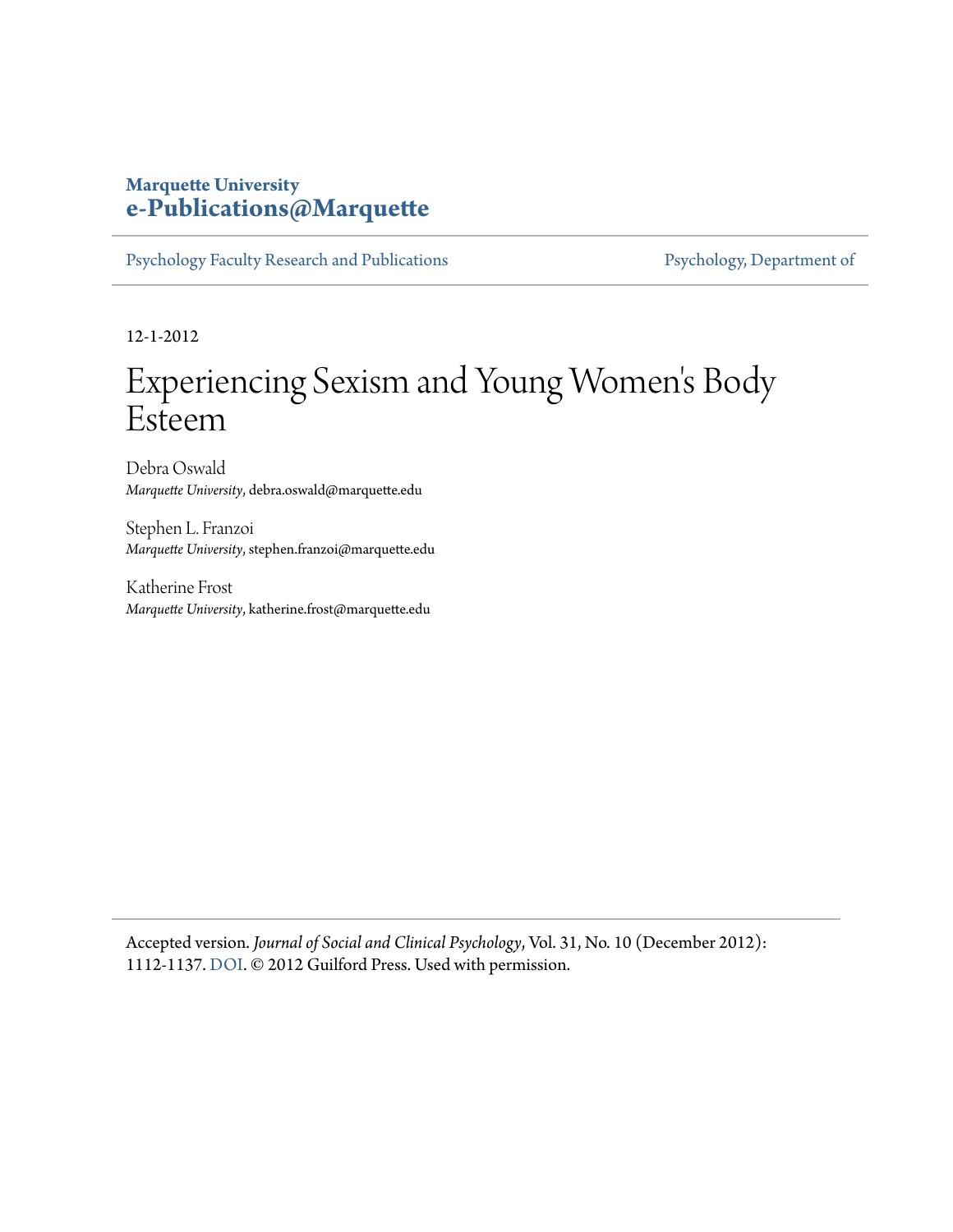# Running head: BODY ESTEEM, AMBIVALENT SEXISM, BENEVOLENT SEXISM

Experiencing Sexism and Young Women's Body Esteem Debra L. Oswald, Stephen L. Franzoi, Katherine A. Frost Marquette University

Correspondence should be sent to Debra L. Oswald or Stephen L. Franzoi, Department of Psychology, Cramer Hall, Marquette University, Milwaukee, WI 53201-1881. phone: 414-288- 3720 or 414-288-1650; e-mail: [Debra.Oswald@marquette.edu](mailto:Debra.Oswald@marquette.edu) or

[Stephen.Franzoi@marquette.edu](mailto:Stephen.Franzoi@marquette.edu)

The authors would like to thank Catherine Byrne, Michaela Engdahl, Lucie Holmgreen, Dane Whicker, and Kathy Wierzchowski, for their assistance with data collection.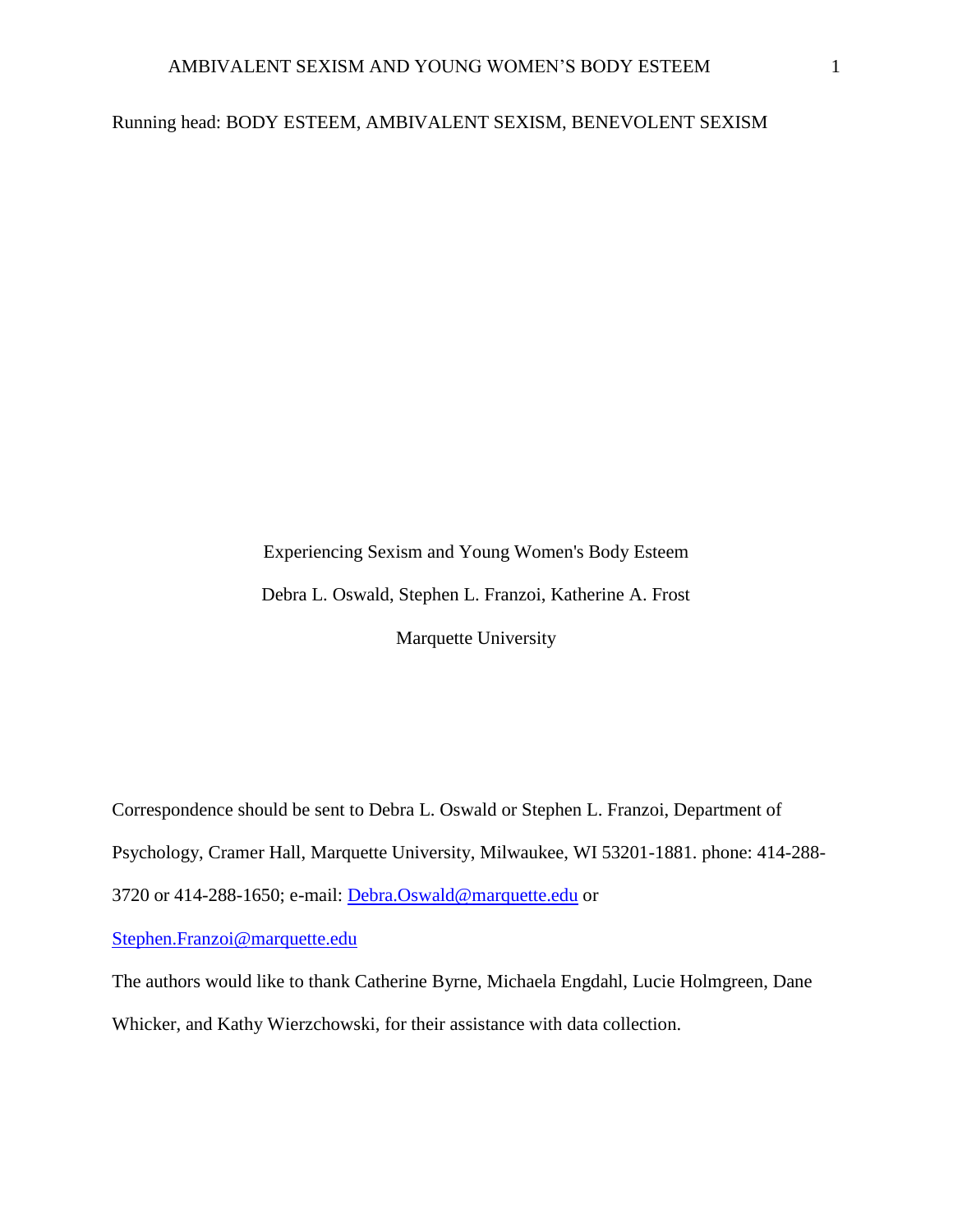#### Abstract

This two-study investigation examined the relationship between sexist attitudes and experiences with young women's body esteem. Specifically, we examined whether young women's body esteem was related to their own and their parents' endorsements of benevolent and hostile sexist beliefs and also whether women's body esteem was related to their actual everyday experiences with benevolent and hostile sexism. In Study 1, fathers' endorsement of benevolently sexist beliefs was positively correlated with daughters' weight-related and physical condition body esteem. No similar evidence was found for mothers or for either parent's endorsements of hostile sexist beliefs. In Study 2, young women's body esteem was positively related to their benevolently sexist experiences and negatively related to their hostile sexist experiences. These findings are consistent with ambivalent sexism theory. The results are discussed for their clinical and theoretical implications.

*Key Words*: body esteem, sexism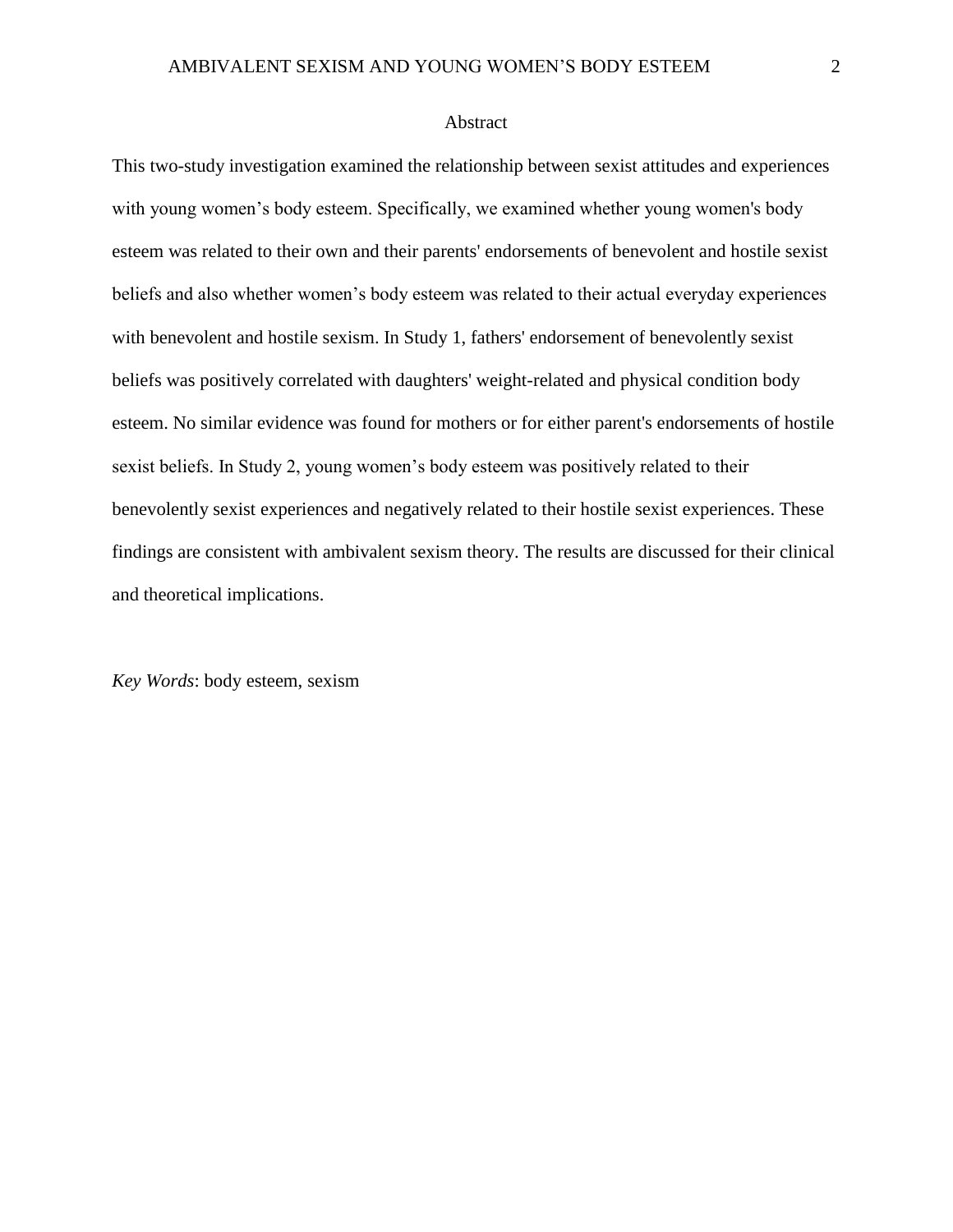# Experiencing Sexism and Young Women's Body Esteem

Body image is the set of beliefs we have about our physical selves, and body esteem encompasses our attitudes toward our bodies. Women's body esteem is based on their assessment of three distinct dimensions related to their weight, physical condition, and sexual attractiveness (Franzoi & Shields, 1984). American culture, like many around the world, places a premium on feminine physical attractiveness and, as a result, women frequently express concerns about being rejected based on their appearance (Park, 2007; Park, DiRaddo, & Calogero, 2009). Beginning in late childhood and early adolescence, girls not only experience more dissatisfaction with their bodies than do boys, but they also experience a steady increase in this dissatisfaction over time (Feingold & Mazzella, 1998; Martin, 2007). Furthermore, weight and overall body appearance concerns can become an obsession, negatively impacting women's mental and physical health (Grogan, 2008; Tiggemann, 2010).

As women's discontent with their bodies has become normative in American culture, researchers and clinicians have sought to identify factors that may underlay this problem. To date, there has been a focus on sociocultural factors such as the media's portrayal of the feminine beauty ideal (e.g., Dittmar, 2009; Franzoi, Vasquez, Sparapani, Frost, Martin, & Aebly, 2012; Grabe, Ward, & Hyde, 2008; Polivy & Herman, 2004; Tiggeman & McGill, 2004) as well as pressure to match that ideal from family (e.g., Clarke & Griffin, 2007; Coomber & King, 2008; Ferguson, Munoz, Contreras, & Velasquez, 2011), and perception of peers' weight-related attitudes, "fat talk," and dieting behaviors (e.g., Britton, Martz, Bazzini, Curtin, & LeaShomb, 2006; Gapinski, Brownell, & LaFrance, 2003; Gravener, Haedt, Heatherton, & Keel, 2008). Other researchers have investigated internalization of the beauty ideal (e.g., Brown & Dittmar, 2005; Dittmar & Howard, 2004) and personality traits related to perfectionism, psychological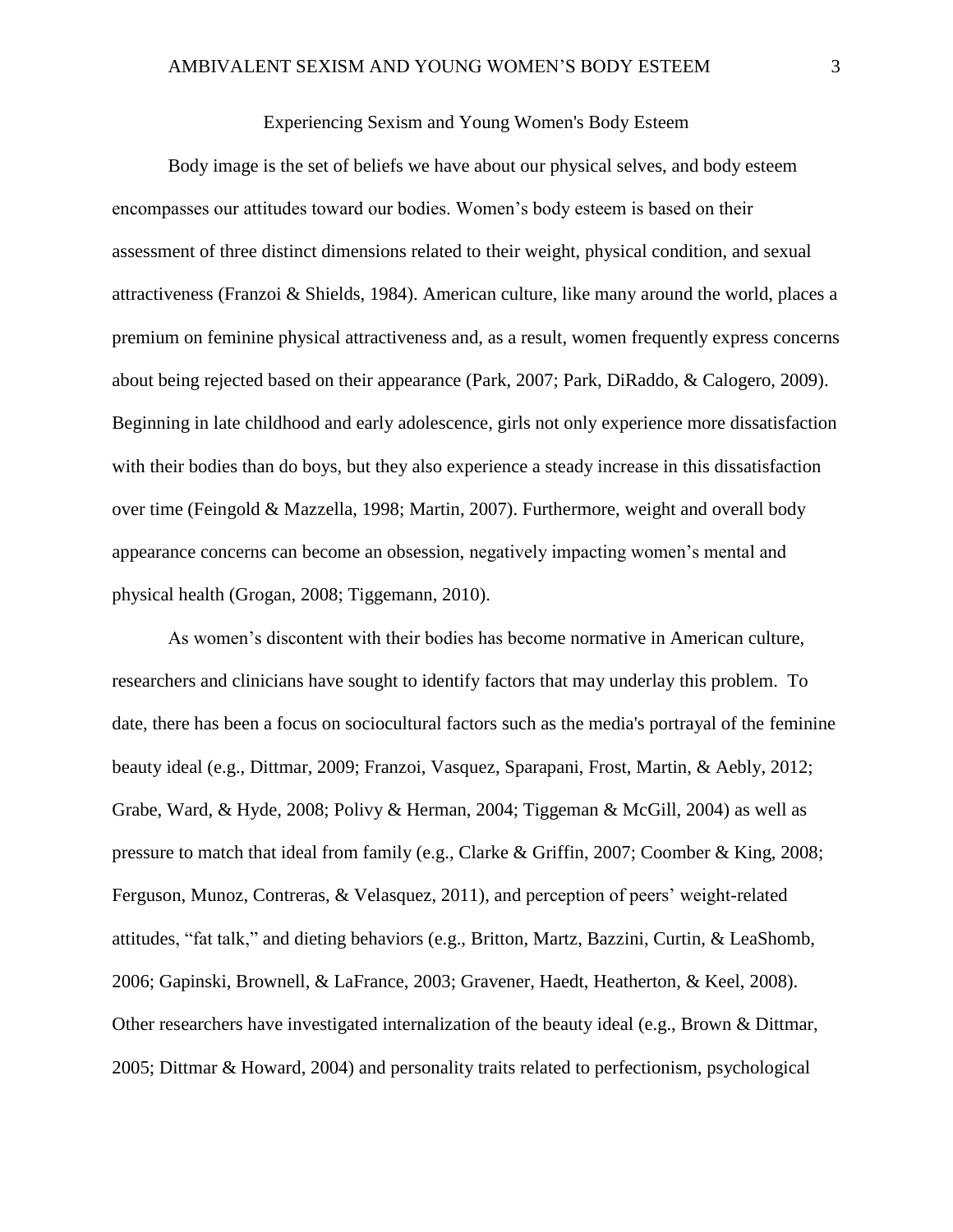control, and the drive for thinness (e.g., Bruch, 1973; Gravener et al., 2008) as risk factors for body dissatisfaction and eating disorders.

What is sometimes forgotten when considering these possible determinants of body esteem is that they exist within a larger context of gender inequality. We propose that a crucial underlying factor for women's body esteem issues is pervasive and continuing sexism that is so thoroughly embedded within our culture that it is often an integral part of gender socialization within the family and experienced by women daily. In two studies we examine how culturalbased sexism, expressed both as hostility and paternalistic benevolence, is related to young women's body esteem. The first study examines the association between parents' sexist beliefs and their daughters' body esteem. The second study examines the associations between women's experiences as targets of sexism and their body esteem.

# **Sexism directed towards women**

Ambivalent sexism theory (Glick & Fiske, 1996, 2001a, 2001b) argues that sexism takes two forms, overt hostility and paternalistic benevolence. Hostile sexism involves negative attitudes that are directed toward women in nontraditional gender roles, such as career women and feminists. The hostility that sexist men express serves to show men's dominance and punish women who "step out of place" in regards to their gender roles. In contrast, heterosexual intimate interdependence results in many men idealizing women in traditional feminine roles: they cherish, adore, and act benevolently toward these women because these traditional relationships fulfill their dual desires for social dominance and intimacy. Thus, benevolent sexism reflects seemingly favorable responses to women who are in traditional gender roles. Despite their seemingly contradictory positive/negative attitudes towards women, research has consistently found that hostile and benevolent sexism are positively correlated (Glick & Fiske,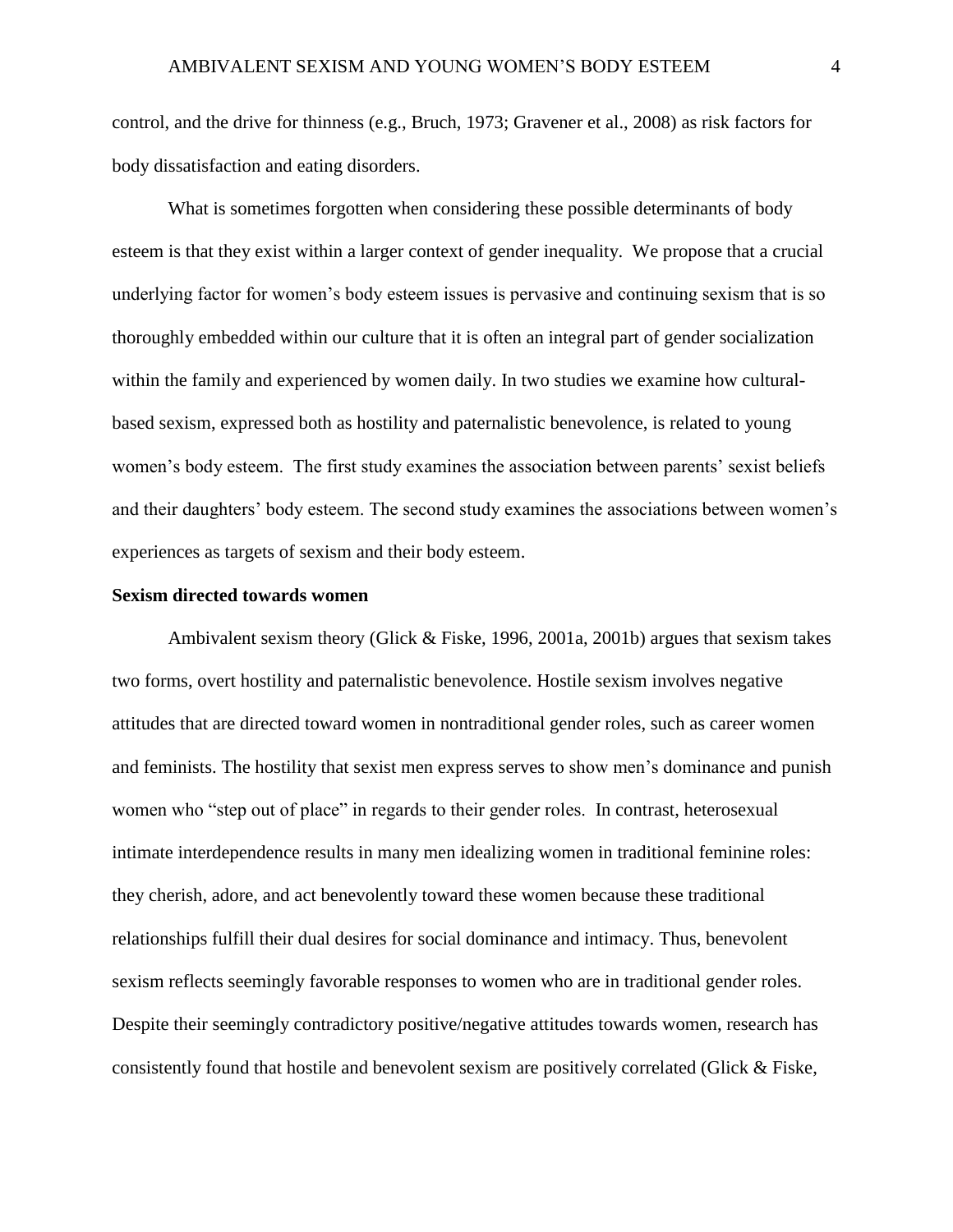1996, 2001b). Indeed, endorsement of hostile and benevolent sexist beliefs are both correlated with support for gender inequality (Glick & Fiske, 2001b).

# **Benevolent Sexism and Women's Bodies**

A connection between ambivalent sexism and women's body esteem and appearance management was first proposed by Franzoi and Chang (2000), with an initial study by Franzoi (2001) indicating that women's endorsement of benevolent sexism was positively related to their sexual-attractiveness body esteem. Women's endorsement of benevolent sexism was also associated with use of cosmetic products prior to going on a date with a man, but not use of such products generally. Interestingly, Forbes et al. (2005) found that college women with high benevolent sexist beliefs were more likely than those with low levels of benevolent sexism to believe that other women of their age preferred larger sized bodies. Among the mothers of these same college women, benevolent sexism was positively correlated with their body esteem for weight and physical conditioning; however, this association was not found for the college daughters.

Cultural differences are also important to consider when studying this topic. For example, the association between benevolent sexism and body esteem and cosmetic use was stronger in a sample of Polish women than in an American sample, presumably because the overall sexism levels were higher in the Polish sample (Forbes, Doroszewicz, Card, & Adams-Curtis, 2004). It should also be noted that contradictory findings were obtained by Swami et al. (2010) among a non-college community sample in Great Britain; benevolent sexism was negatively related to a general measure of body satisfaction. At present, it is unclear whether these inconsistent results are due to cultural, social class, or measurement differences with the original studies.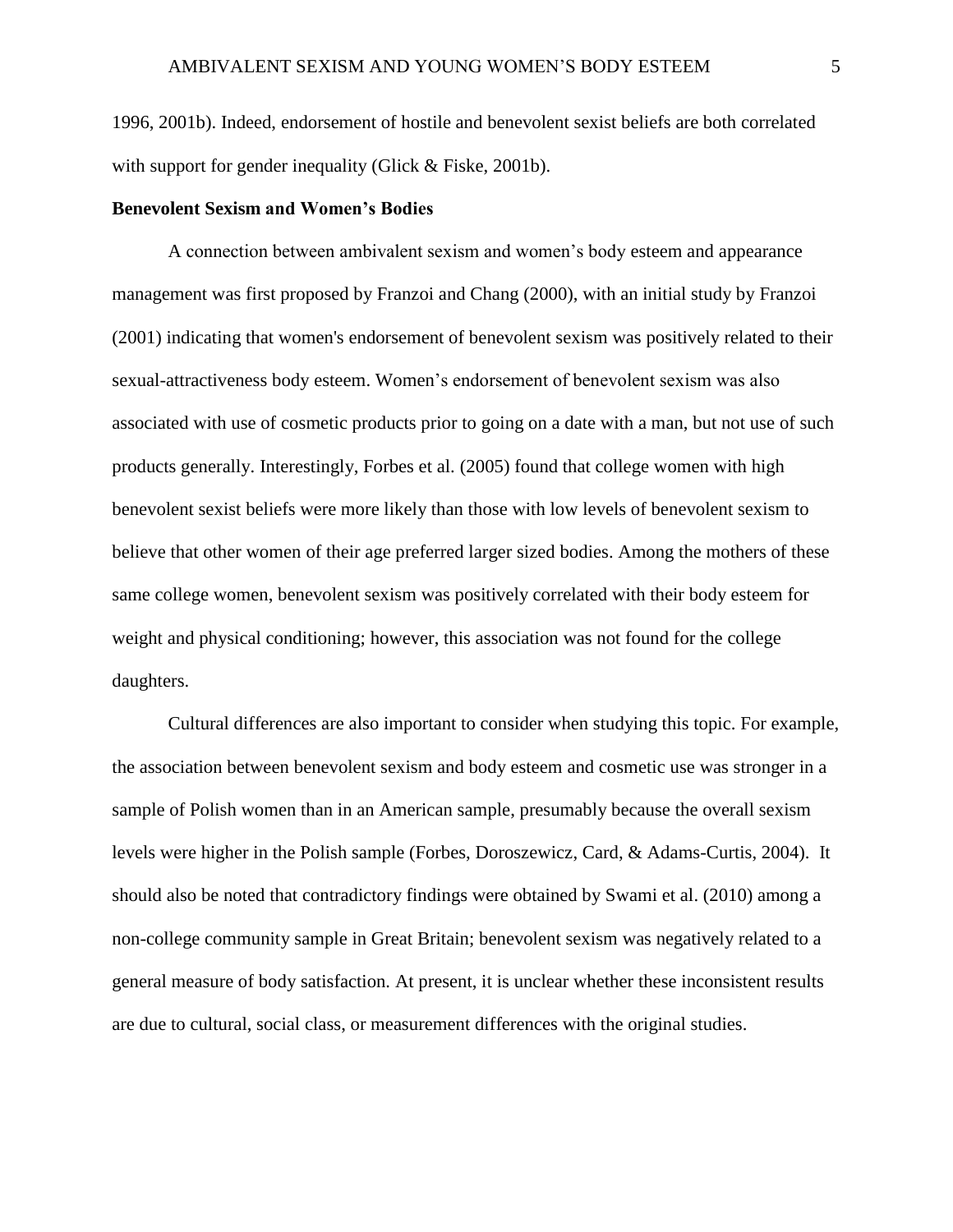Studies that have experimentally manipulated benevolent sexism find that it induces heightened body consciousness and appearance-management desires in women. Calogero and Jost (2011) found that after women read benevolently sexist statements on a questionnaire, they reported increased intention to engage in appearance management behavior than did women not exposed to such statements, consistent with Franzoi (2001) and Forbes et al. (2005) findings. However, experimental exposure to benevolent sexism was also associated with higher levels of body surveillance, self-objectification, and body shame. Similarly, Shepherd and her colleagues (2011) found that immediately after women witnessed an act of benevolent sexism—a man offering and a woman consenting to him carrying a box for her—they reported higher body surveillance and body shame (but not self-objectification) than women who did not witness this benevolently sexist act. While seemingly contradictory to the Franzoi and Forbes et al. studies, a key methodological difference is that both of these experimental studies manipulated exposure of benevolent sexism directed towards others rather than assessing self-endorsed or personallyexperienced sexism. A body of research demonstrates that women are better able to identify sexism when it is directed towards other women than if it is personally experienced (e.g., Crosby, 1984). This is especially likely to be the case for benevolent sexism engaged in by a loved one (such as father or romantic partner), which for many women is perceived as a desirable and rewarding interaction (e.g., Kilianski & Rudman, 1998) even if it restricts their behaviors (Moya, Glick, Exposito, Lemus, & Hart, 2007). Thus, observing benevolent sexism directed toward others is more likely to be identified as sexism and to result in different implications for body esteem than if it is personally endorsed or directly experienced during a social interaction.

#### **Hostile Sexism and Women's Bodies**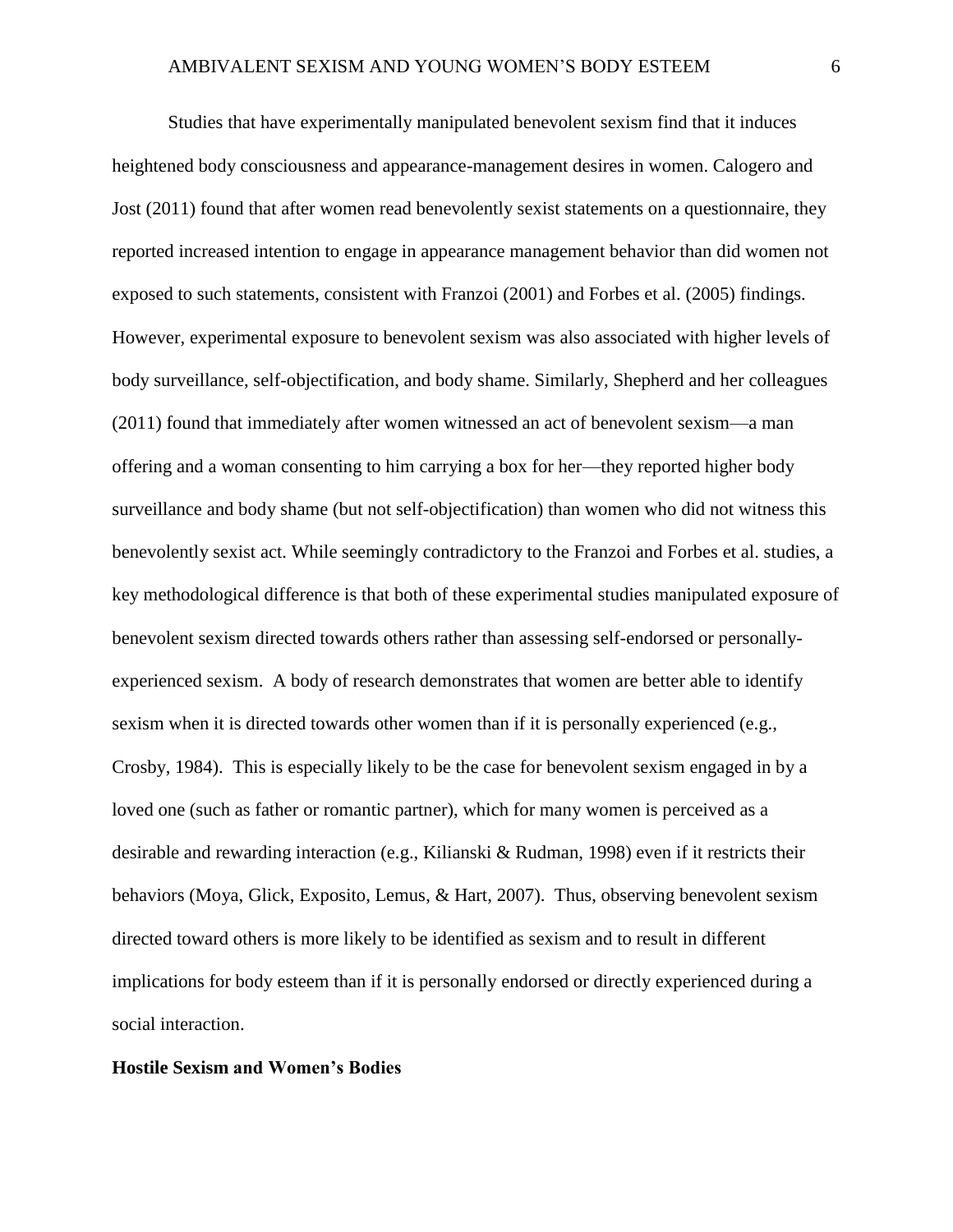Hostile sexism is associated with punitive measures directed against women who are perceived as challenging male dominance and traditional gender roles (Glick & Fiske, 1996). A number of feminist critics have argued that cultural body ideals serve as a weapon of oppression against women (e.g., Freedman, 1986; Jeffreys, 2005). Women who strive to attain the ultra-thin body ideal may receive conditional praise for working toward this illusive beauty standard (Bessenoff & Del Priore, 2007; Posavac & Posavac, 1998), but by internalizing this standard as an important basis for self-judgments they also become more susceptible to negative body esteem (Dohnt & Tiggemann, 2006; Strahan, Wilson, Cressman, & Buote, 2006), social anxiety related to their physical appearance (Park et al., 2009), and life-threatening illnesses associated with eating disorders (Martin, 2007). Internalizing this ultra-thin standard can also undermine women's feelings of social competence in interpersonal settings where they compete with men to wield social, economic, or political power (Fredrickson et al., 1998; Smith, 2008).

Consistent with this argument, Franzoi (2001) found that young women's hostile sexist beliefs were negatively related to their sexual attractiveness body esteem, while Forbes et al. (2005) found that for mothers, but not daughters, increases in hostile sexism were negatively associated with their body esteem. Furthermore, Forbes, Collinsworth, Jobe, Braun, & Wise (2007) found that hostile sexism and hostility toward women, but not benevolent sexism, were positively correlated with the belief that it is important for women to be thin. Together, this research provides tentative support for the idea that hostile sexism is associated with women's body dissatisfaction.

In two studies we test the association between sexism, as expressed both with hostility and benevolence, and young women's body esteem. In Study 1, we examine how daughters', mothers' and father's ambivalent sexism is associated with young American women's body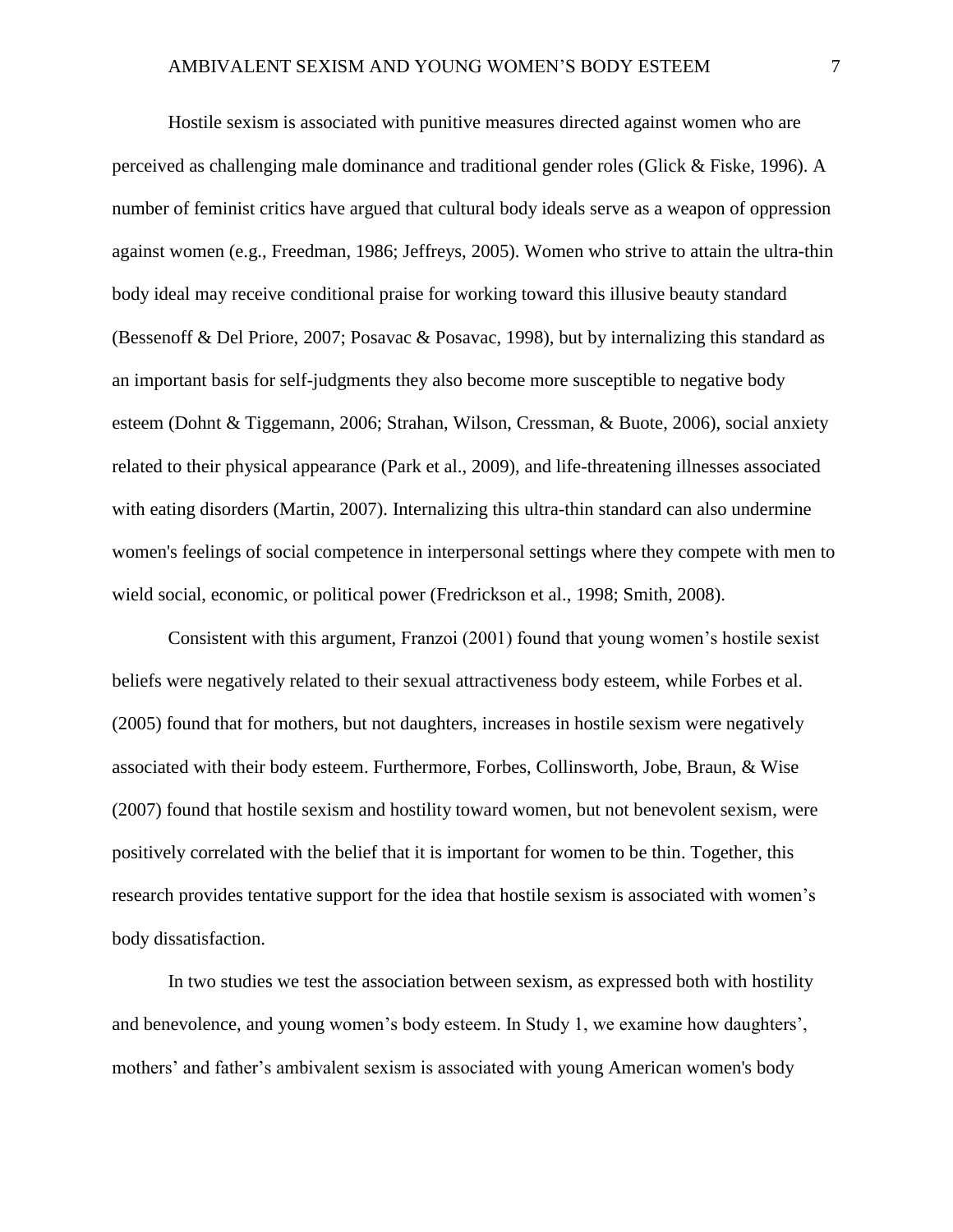esteem. In Study 2, we investigate associations between young American women's body esteem and their self-reported experiences over the past year with both benevolent sexism and hostile sexism.

# Study 1: Family-Based Sexism and Daughters' Body Esteem

Because the family is one of the most important reference groups in shaping children's and adolescents' attitudes and beliefs about themselves and their social world (Steinberg & Morris, 2001), we contend that parental endorsement of sexist beliefs will be related to their daughters' body esteem. Previous research has focused more on how mothers' attitudes and beliefs influence daughters' body image rather than on fathers' influence. These studies generally have found that mothers play a significant role in shaping daughters' body perceptions and body esteem (e.g., Clarke & Griffin, 2007; Cooley, Toray, Wang, & Valdez, 2008; Lowes & Tiggemann, 2003). The relatively few studies that have examined fathers' influence generally find similar effects. Fathers who are preoccupied with weight issues in either themselves or their children tend to have daughters who express more negative attitudes toward their own weight and are more likely to induce vomiting to lose weight (Agras, Bryson, Hammer, & Kraemer, 2007; Dixon, Gill, & Adair, 2003). One thing to keep in mind regarding our present investigation is that we are not directly examining parental attitudes and beliefs concerning female physical appearance standards. Instead, our research is examining how parental benevolent and hostile sexism might be related to their daughters' body esteem.

Based on previous research by Franzoi (2001) and Forbes et al. (2005), we expect that familial endorsement of benevolent sexism will be positively associated with their daughter's body esteem. That is, parents who endorse these benevolently sexist beliefs are likely to interact with their daughters in ways that praise their traditional feminine qualities (including their looks)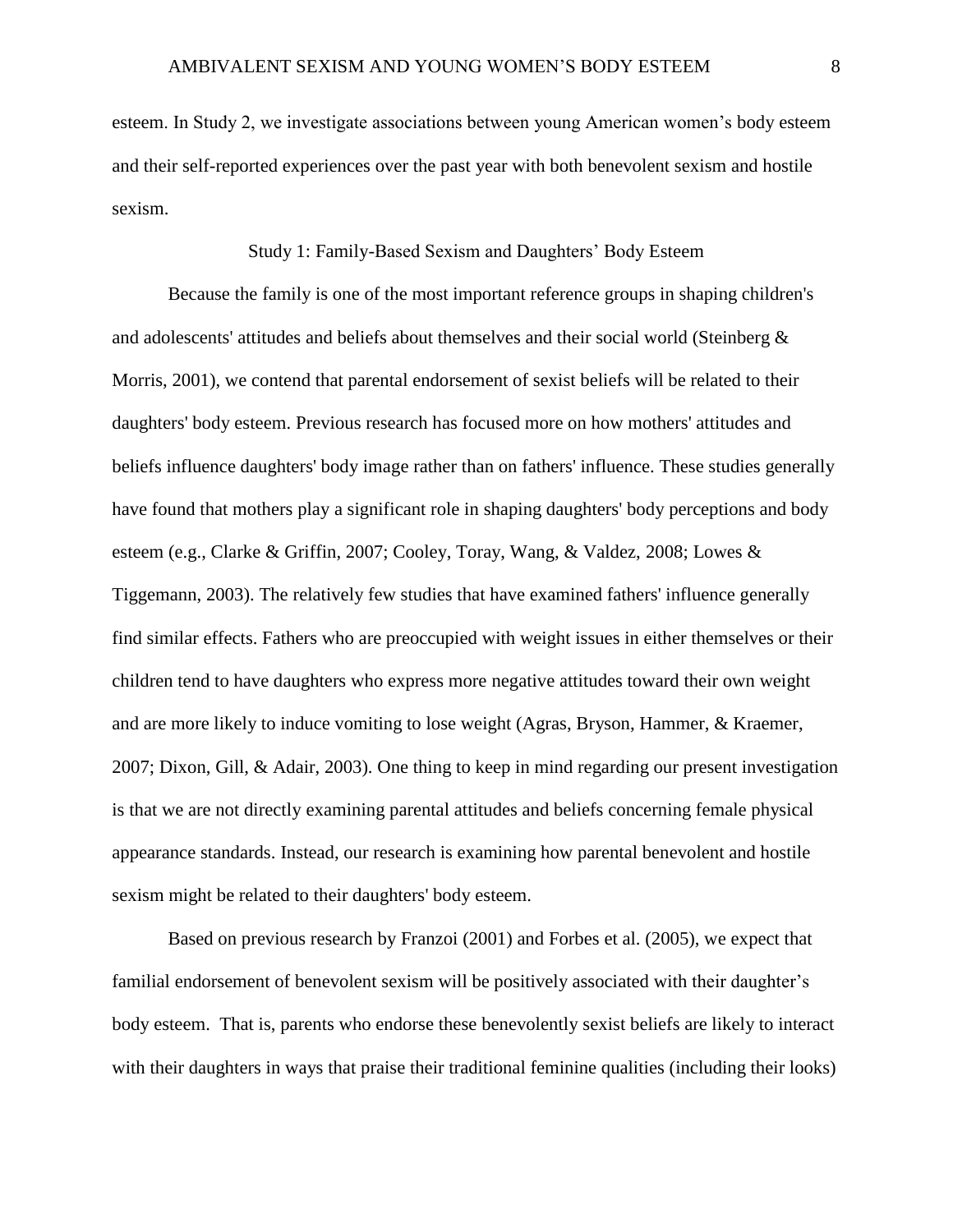and lavish on them paternalistic warmth and adoration. This effect might be particularly strong when benevolent sexism is expressed by fathers given the heterosexual nature of ambivalent sexism (Glick & Fiske, 1996) and because men have a stronger socializing influence for sexism than do women (Sibley et al., 2009). Furthermore, research on father-daughter relationships has identified a father subtype as the "doting father" (Perkins, 2001). This relationship is marked by a father who desires to keep his daughter childlike and within close proximity by using "disproportional personal and economic support" (pg. 619). This type of father provides adoring love to his "special little princess", but this infantalization is thought to ultimately weaken a daughter's own agency and assertiveness. Furthermore, young women tend to idealize their doting fathers and appear to have an overly strong identification with them, at the cost of their own identity development (Perkins, 2001). This type of father-daughter relationship appears to be high in benevolent sexism. While it is disconcerting that a father's benevolent sexism may be positively associated with his daughter's body esteem, it highlights the insidious nature of benevolent sexism. That is, these types of benevolent beliefs and behaviors are often unacknowledged as sexism and can have placating effects on women, even increasing positive moods (Becker & Wright, 2011). However, these placating effects come at the cost of gender equality (Glick & Fiske, 1996). In contrast, we speculate that mothers are less likely to engage in benevolently sexist behaviors with their daughters as they are more likely to be the recipients of this benevolently sexist praise. In sum, fathers' benevolent sexism is hypothesized to be more strongly related to their daughters' body esteem than mothers' similarly expressed sexism.

Regarding hostile sexism, we expect that when parents interact with their daughters they will be far more likely to express benevolent sexism rather than hostile attitudes. As such, we hypothesized that parents' hostile sexism will not have much influence on daughters' body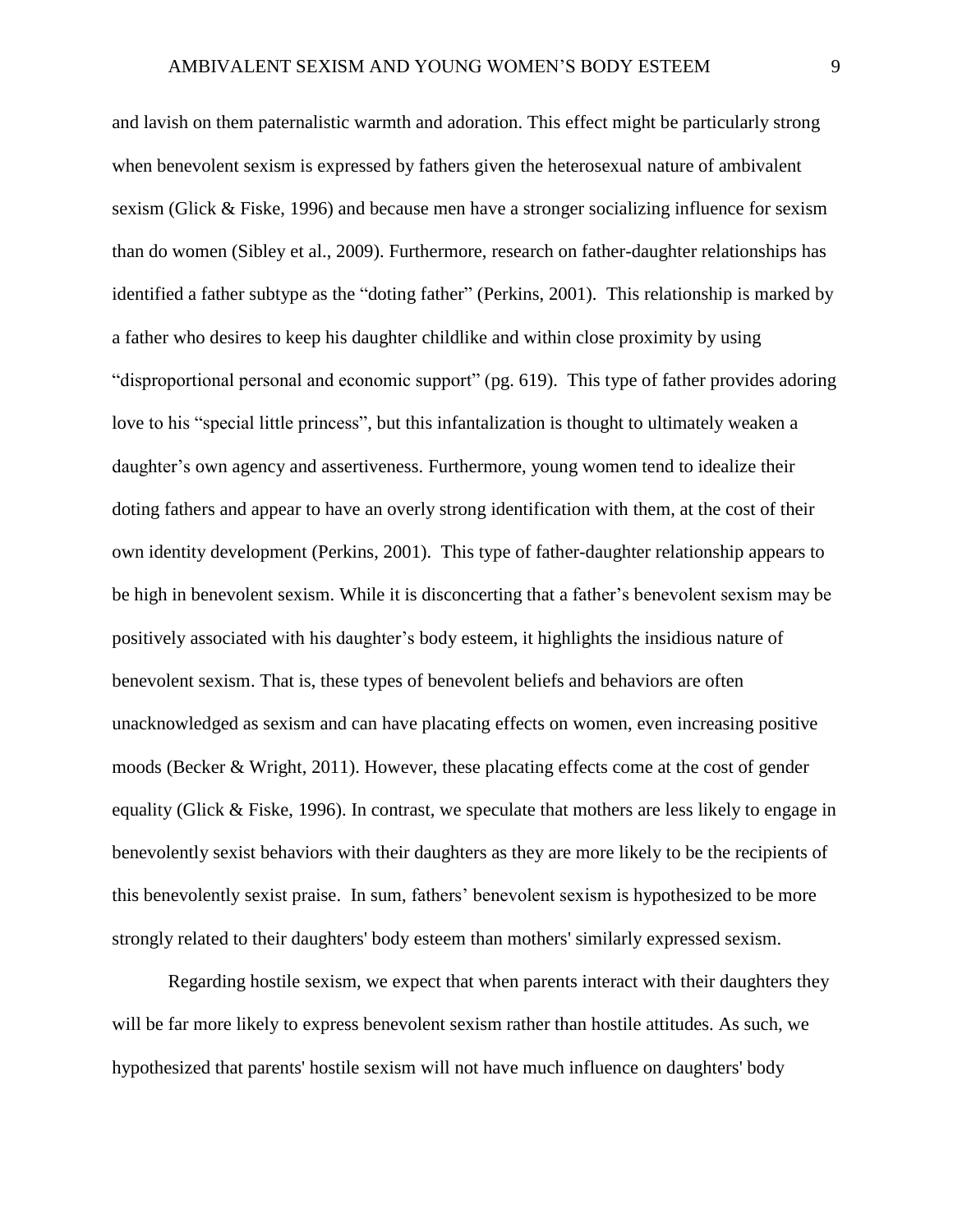esteem compared to benevolent sexism. While we don't expect parental hostile sexism to have an appreciable negative effect on daughters' body esteem, previous research suggests that young women's own hostile sexist beliefs may play a role in them evaluating their own bodies more harshly (Forbes et al., 2005; Franzoi, 2001). As suggested by Franzoi (2001), women who hold fellow women in low regard may develop similarly negative self-beliefs that make it difficult for them to feel good about their bodies. Thus, we hypothesized that daughters' hostile sexism would be negatively associated with their own body esteem.

#### **Method**

# **Participants**

Eighty-six first-year female college students enrolled in an introductory psychology course at a mid-size Midwestern university participated in the study along with their parents. Daughters ranged in age from 18 to 19 years ( $M = 18.21$ ,  $SD = .41$ ). The vast majority of participants (87% of daughters, 96% of mothers, and 90% of fathers) listed their ethnicity as Caucasian/White. Four daughters and one father listed their ethnicity as African American. Three daughters, two mothers, and three fathers listed their ethnicity as Latino/a. Three daughters, one mother, and one father listed their ethnicity as Asian American. One daughter listed her ethnicity as Native American, and four daughters listed themselves as bi-racial. One daughter, one mother and two fathers listed themselves as citizens from another country, and one father and one daughter chose "other" to describe their ethnicity. Mothers' mean age was 49 years ( $SD = 3.50$ ), father's mean age was 51 years  $(SD = 4.31)$ .

#### **Measures**

**Demographics***.* All participants were asked to complete basic demographic information on their gender, age and ethnicity.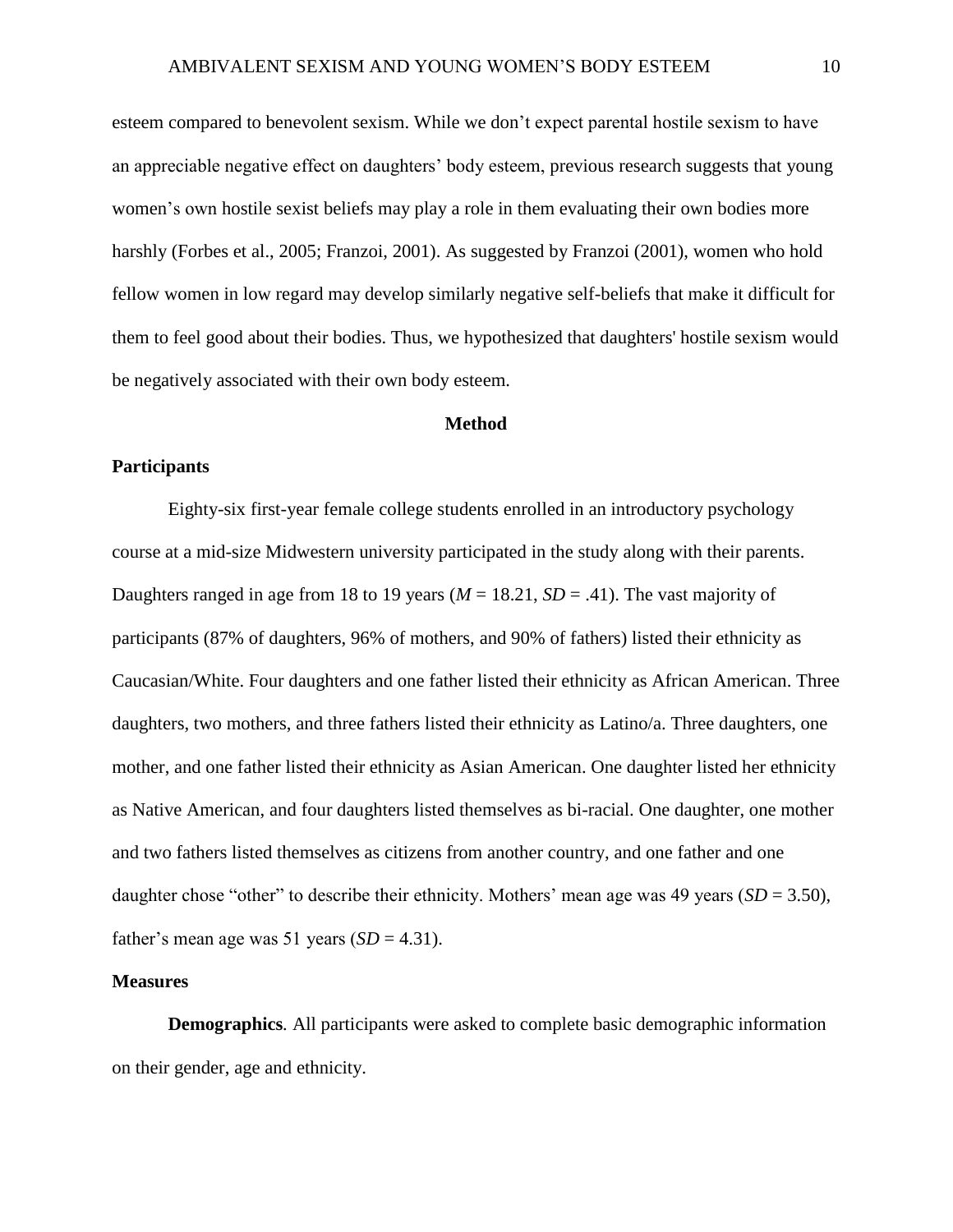**Ambivalent Sexism Inventory (ASI, Glick & Fiske, 1997).** The ASI investigates the degree of attitudes the participant has that support traditional feminine roles and characteristics (benevolent sexism), and those that display animosity toward women (hostile sexism). The scale consists of 22 items measured on a 6-point Likert scale (0 = *Strongly disagree*, 5 = *Agree strongly)*. The items were summed to form the subscales and higher numbers indicate more endorsement of hostile and benevolent sexist beliefs. For the daughters, the coefficient alphas for the benevolent and hostile subscales were .80 and .84, respectively. For the fathers, the coefficient alphas for the benevolent and hostile subscales were .67 and .77, respectively. For the mothers, the coefficient alphas for the benevolent and hostile subscales were .78 and .74, respectively.

**Body Esteem Scale (BES, Franzoi & Shields, 1984).** The Body Esteem Scale was used to measure female body esteem, and consists of 35 body parts and functions rated on a 5-point Likert scale ranging from 1 (*Have strong negative feelings*) to 5 (*Have strong positive feelings*).. The items were summed and higher scores indicate more positive body-esteem for the three subscales: sexual attractiveness body esteem (e.g., lips, chest or breasts), weight-related body esteem (e.g., waist, thighs) and physical condition body esteem (e.g., muscular strength, biceps). The coefficient alphas were: sexual attractiveness body esteem:  $\alpha = .81$ ; weight-related body esteem:  $\alpha$  = .90; physical condition body esteem:  $\alpha$  = .80.

#### **Procedure**

Participants completed the surveys as part of a larger study investigating student attitudes at the beginning and end of their first year in college. The data in the present study were collected at the end of the spring semester, with each student receiving ten dollars for their participation. To be included in the final analysis for this study, each student had to have both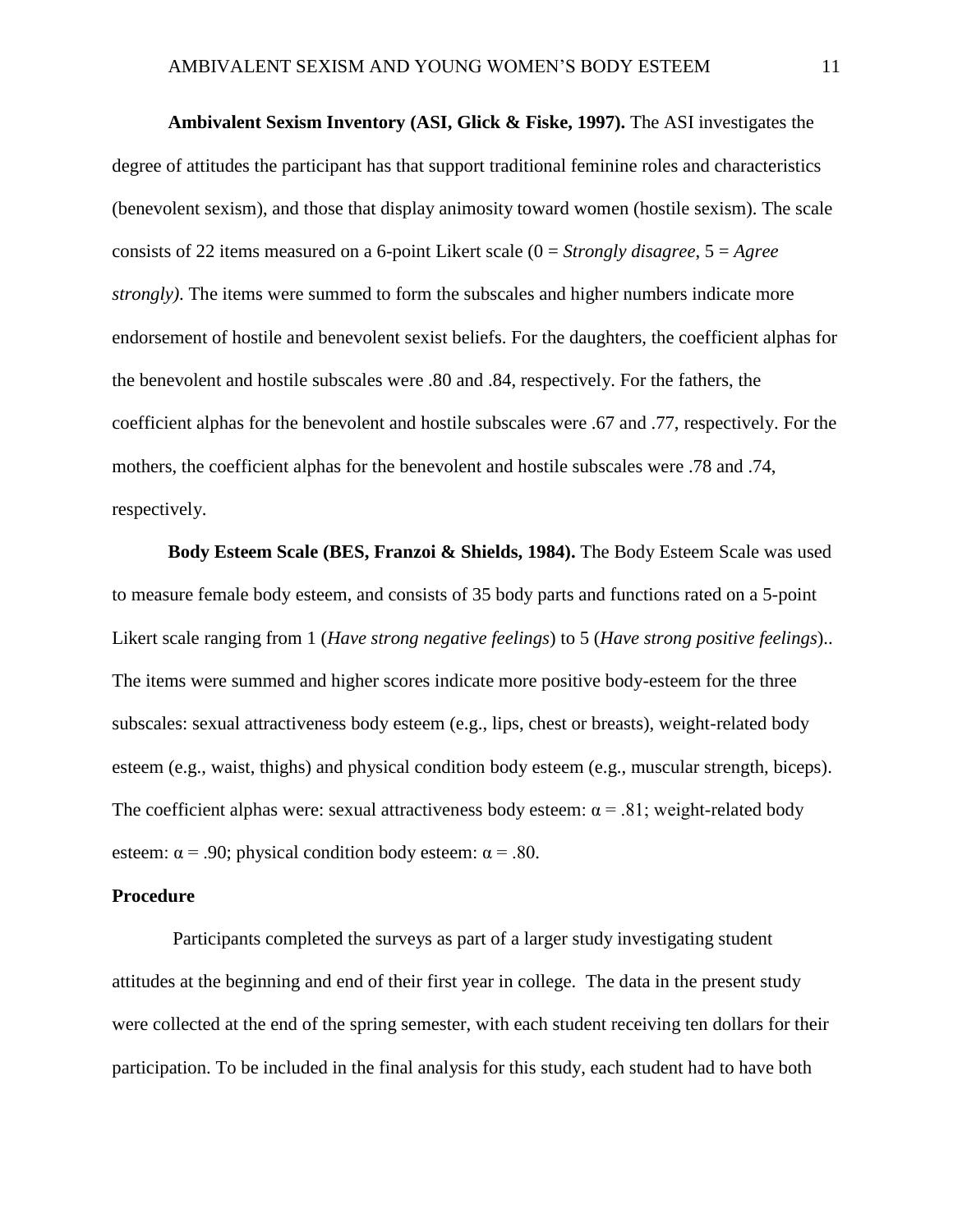parents complete an online or paper survey. Parents completed the surveys at the beginning of their daughters' first semester in college. Parents were entered into a lottery drawing as a token of appreciation for their participation and their daughter received extra credit in their psychology course for each parent who participated. For the daughters who completed the spring assessment, sixty-nine college women had both mother and father who completed surveys.

#### **Results**

Table 1 reports the means, standard deviations, and intercorrelations among the variables in this study. In order to examine the relationship between college women's body esteem and parental and daughter ambivalent sexism, we conducted three separate regression analyses for the three dimensions of female body esteem (see Table 2). The multiple regression model for weight-related body esteem was significant,  $F(6, 61) = 2.36$ ,  $p = .04$ ,  $R^2 = .19$ . As predicted, fathers' benevolent sexism was significantly positively associated with daughters' positive weight-related body esteem,  $(\beta = .30, p = .03)$ . However, mothers' benevolent sexism was not a significant predictor, nor was mothers' and fathers' hostile sexism or daughters' benevolent and hostile sexism. The model for physical condition body esteem was marginally significant, *F*(6, 61) = 1.99,  $p = .10$ ,  $R^2 = .16$ . As predicted, fathers' benevolent sexism ( $\beta = .29$ ,  $p = .03$ ) was positively associated with self-evaluations of physical conditioning. However, as with weightrelated body esteem, no other measures were significant predictors. The regression model predicting daughters' sexual attractiveness body esteem was not significant,  $F(6, 61) = .71$ ,  $p =$  $.64, R^2 = .07.$ 

#### **Discussion**

Study 1 results provided partial support for our hypotheses. We found that fathers who endorsed benevolent sexism were more likely to have daughters with positive body esteem, but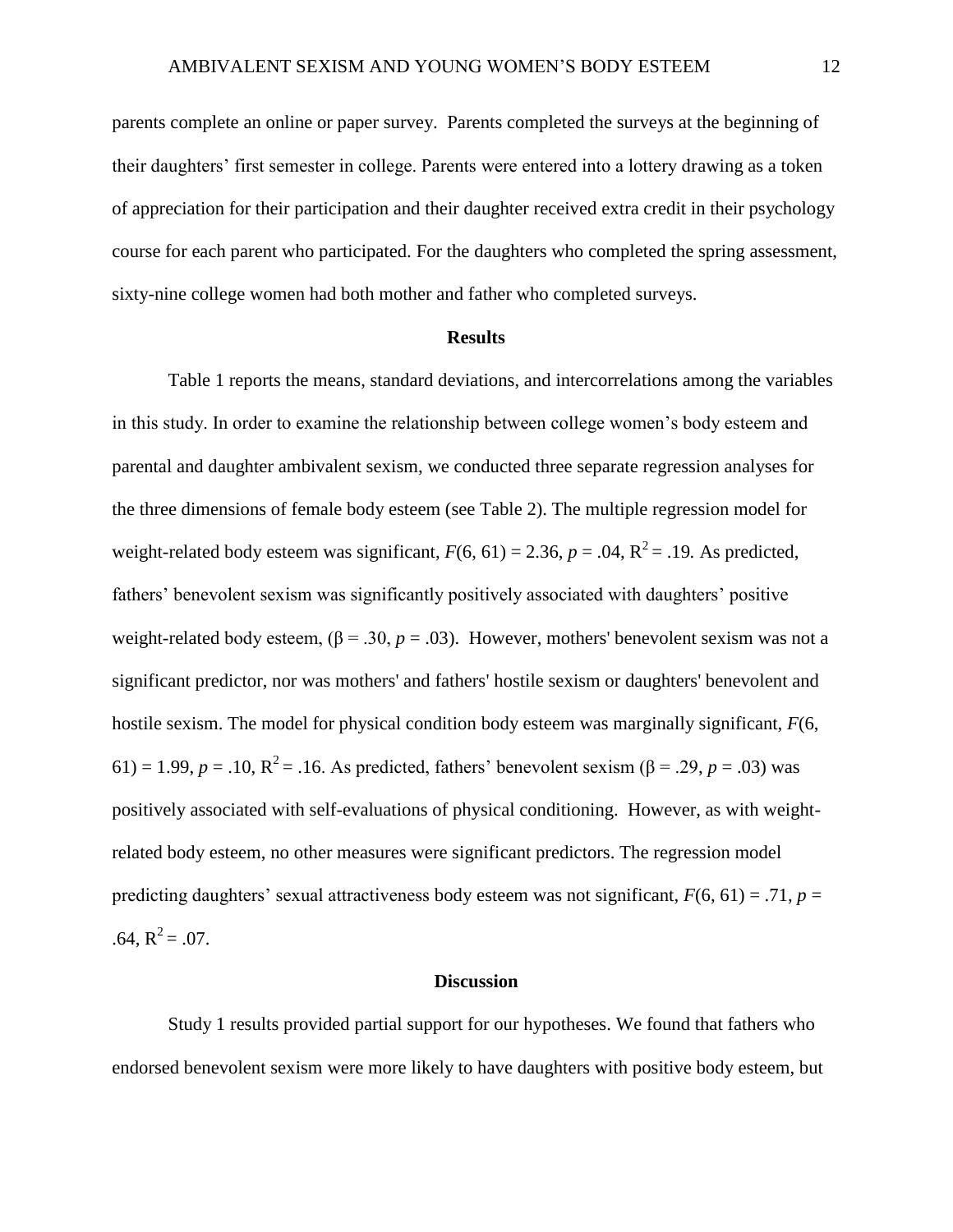no evidence suggested a similar influence for mothers' or daughters' benevolent sexist beliefs. Fathers' benevolent sexism was positively associated with daughters' weight-related body esteem and physical conditioning body esteem, but not to sexual attractiveness body esteem. Together, these findings for fathers are consistent with the idea that a benevolently sexist family environment is associated with less body-related anxiety among daughters.

This finding, while expected based on previous literature, is also disconcerting. We imagine that most parents want to engage in behaviors that promote their daughter's body esteem and shield them from body dissatisfaction, eating disorders, and social physique anxiety. Benevolent sexism might initially appear to be a useful means to achieve such goals, yet benevolent sexism can also undermine young women's self-confidence to participate in both non-traditional activities and engage in collective action for gender-based social change (Becker & Wright, 2011). A more empowering parental style is one in which fathers and mothers provide their daughters with support and praise for their efforts and goals without making such support contingent on paternalistic dependence. This parenting style should foster in young women both healthy body esteem and agency.

It is noteworthy that fathers' benevolent sexism predicted daughters' satisfaction with their weight and physical conditioning, but not toward body items related to sexual attractiveness. This lack of an association between fathers' sexist beliefs and daughters' sense of sexuality may be due to the fact that there are historically strong societal prohibitions against any sort of sexuality in father-daughter relationships. As such, it is reasonable to assume that normal father-daughter interactions should have less of an impact on daughters' evaluations of this aspect of their physical selves.

While the nonsignificant findings for mothers warrants further inquiry, it appears to be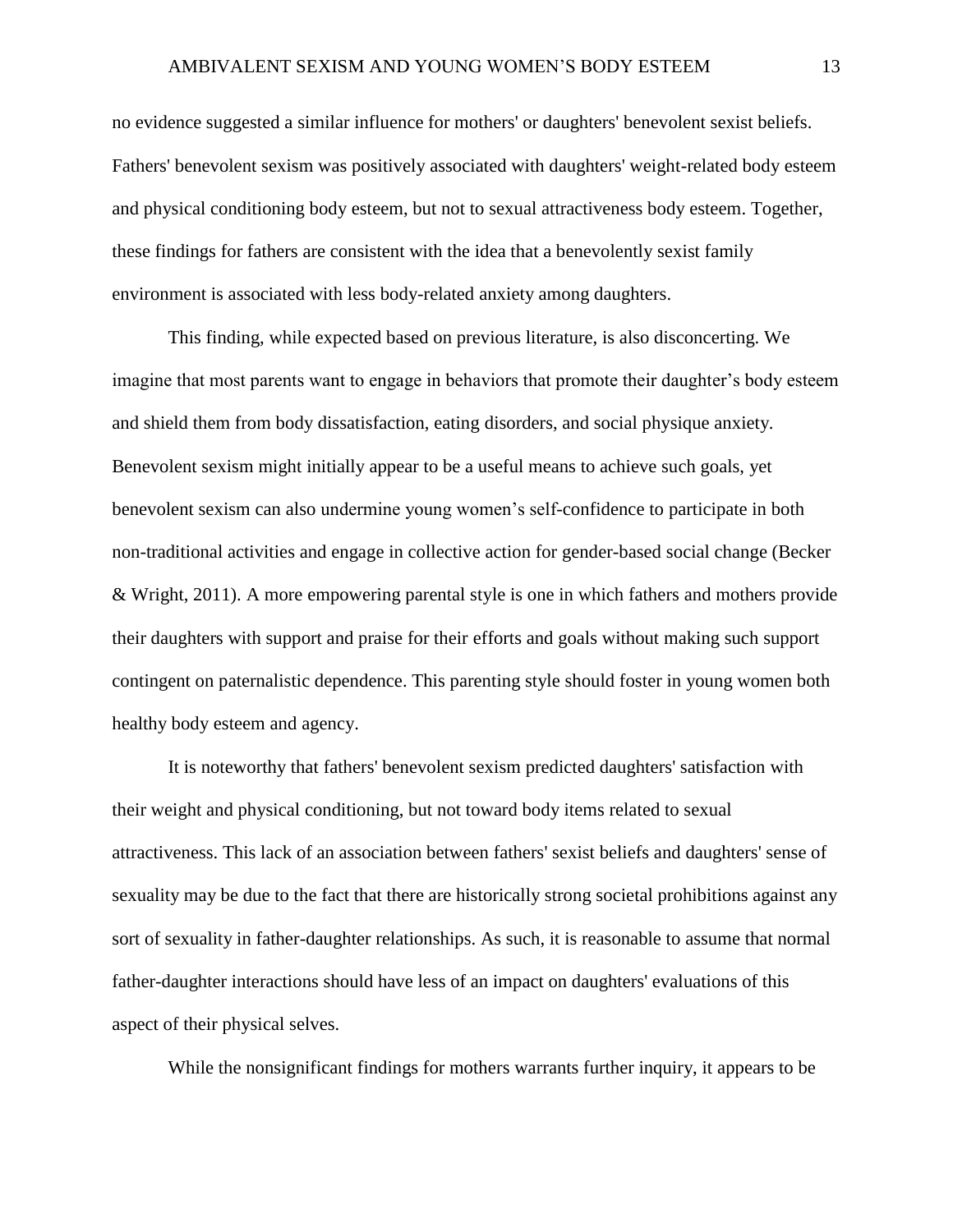the case that daughters' body esteem is not directly related to mothers' adherence to benevolent or hostile sexist ideology. As we suspected, fathers' attitudes regarding the proper role of women in contemporary society appears to have a more significant association with their daughters' body esteem than mothers' comparable sexist attitudes (Sibley et al., 2009). Fathers who highly value the traditional feminine gender role may be more likely to lavish paternalistic warmth and praise on their daughters in a manner that boosts their daughters' sense of physical self-worth. In contrast, mothers with strong benevolent sexist attitudes may not interact with their daughters in the same paternalistic manner because they are accustomed to receiving, but not providing, such paternalistically-based warmth and praise. The non-significant findings for mothers do not necessarily mean that mothers' attitudes are unimportant. Research has generally found that mothers' attitudes and beliefs about female weight play a significant role in shaping daughters' body perceptions and body esteem (Clarke & Griffin, 2007; Cooley et al., 2008; Hahn-Smith and Smith 2001; Lowes & Tiggemann, 2003). Our findings may indicate that this influence is not directly related to mothers' adherence to benevolent or hostile sexist ideology.

Counter to expectations, daughters' benevolent and hostile sexism were not significantly related to their own body esteem. Previous research has been mixed regarding this relationship, with Franzoi (2001) finding these associations but Forbes et al. (2005) only finding an association between sexism and body esteem for mothers but not their daughters. As with the nonsignificant findings for mothers, it is possible that fathers' benevolently sexist beliefs are simply more important for setting the family context of sexism, and these beliefs overshadow the smaller influences of daughters' benevolent sexism. Alternatively, there might be a developmental issue in that college-aged women are forming their ideas about gender whereas older women have solidified their beliefs, thus making these ideologies more predictive with age.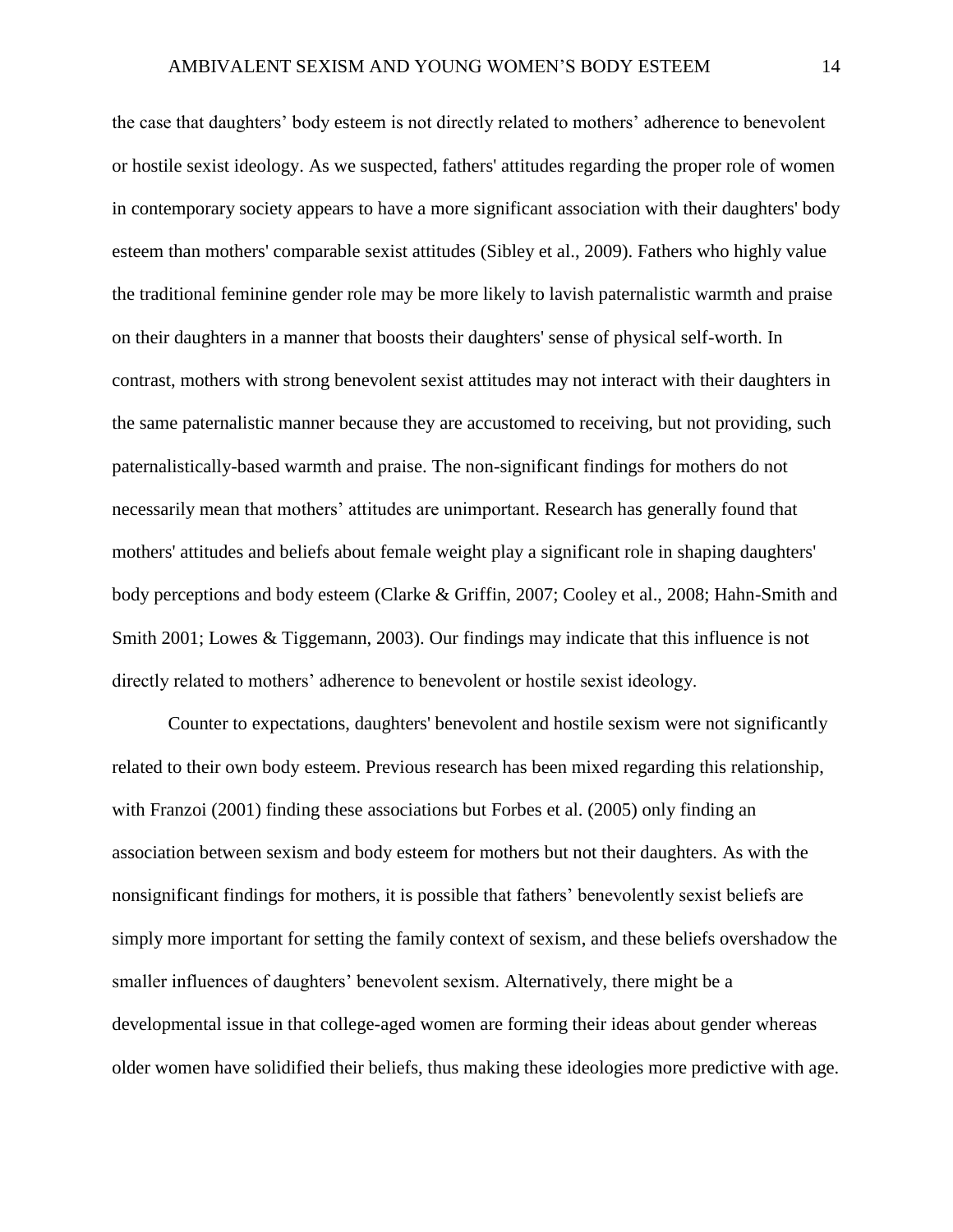Hostile sexism was not related to daughters' body esteem. We speculate that parents are more likely to express sexism toward their daughters in a benevolent rather than in a hostile manner. However, outside the relatively benevolent confines of the family social environment, hostile sexism might exert a significant negative effect on women's body esteem. This possibility will be specifically examined in Study 2.

One limitation of the current study should be noted. The daughters' weight was not assessed in this first study. Previous research has found that body size is negatively related to body esteem and highlights the importance of controlling body mass index (BMI) when examining body esteem (Forbes et al., 2004). While we think it is unlikely, it is possible that thinner women are more likely to elicit benevolent sexism from their parents and other individuals in their social environment. In the second study we measure BMI to see if the proposed associations between hostile and benevolent sexism with body esteem remain after controlling for BMI.

# Study 2: Sexist Experiences and Women's Body Esteem

Given that Study 1 found evidence that paternal expressions of benevolent sexism were positively associated with young adult daughters' weight-related and physical conditioning body esteem, Study 2 sought to determine whether young adult women's daily experiences with benevolent sexism and hostile sexism were similarly related to their body esteem. As previously noted, many people consider benevolently sexist behaviors as rewarding and socially desirable. It follows that being the recipient of benevolently sexist behaviors by men can result in an increased sense of body esteem for young women, mirroring the associations we found in Study 1 with fathers' benevolently sexist orientations. In Study 2 we hypothesized that the three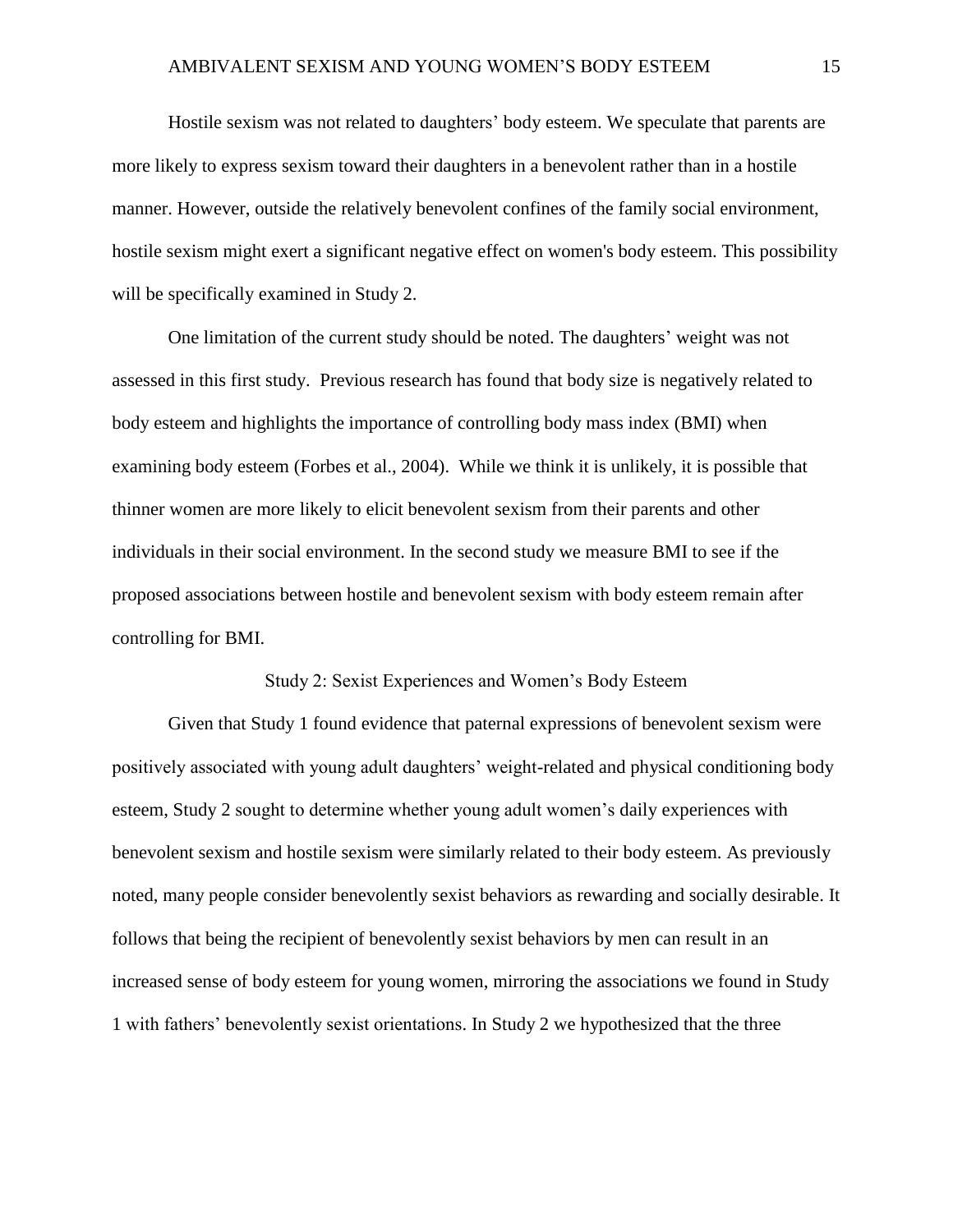dimensions of female body esteem would be positively correlated with women's self-reported experiences with benevolent sexism during the previous year.

Regarding hostile sexism, a growing body of research has shown that being the target of hostile sexist events is associated with a number of mental health issues (e.g., Klonoff & Landrine, 1995; Landrine et al., 1995; Zucker & Landry, 2007). It is relatively easy to imagine why being the social target of such gender-based hostility could negatively impact feelings of self-worth, including evaluations of the physical self. Thus, we hypothesized that the three dimensions of female body esteem would be negatively correlated with women's experiences with hostile sexism during the previous year.

# **Method**

# **Participants and Procedure**

A total of 246 college women attending a private Midwestern university received psychology course credit for their participation. Mean age was 19.10 (*SD* = 1.49), ranging from 18 to 31. Mean body mass index (BMI: kg/meters<sup>2</sup>) was 22.61 ( $SD = 3.45$ ). The ethnic composition of the sample was largely Caucasian  $(n = 213, 86.6\%)$ . Twelve individuals identified as African American, 11 identified as Latina, 11 identified as Asian American, and 11 as other ethnicities. There was little variability in the reported sexual orientation of participants: 84.6% reported heterosexual orientation, 1 person reported lesbian orientation, and 15% reported sexual orientation someplace between completely homosexual and completely heterosexual. Participants were recruited from psychology courses, with the vast majority coming from Introductory Psychology courses. Participant responses were collected as part of a larger survey. **Materials**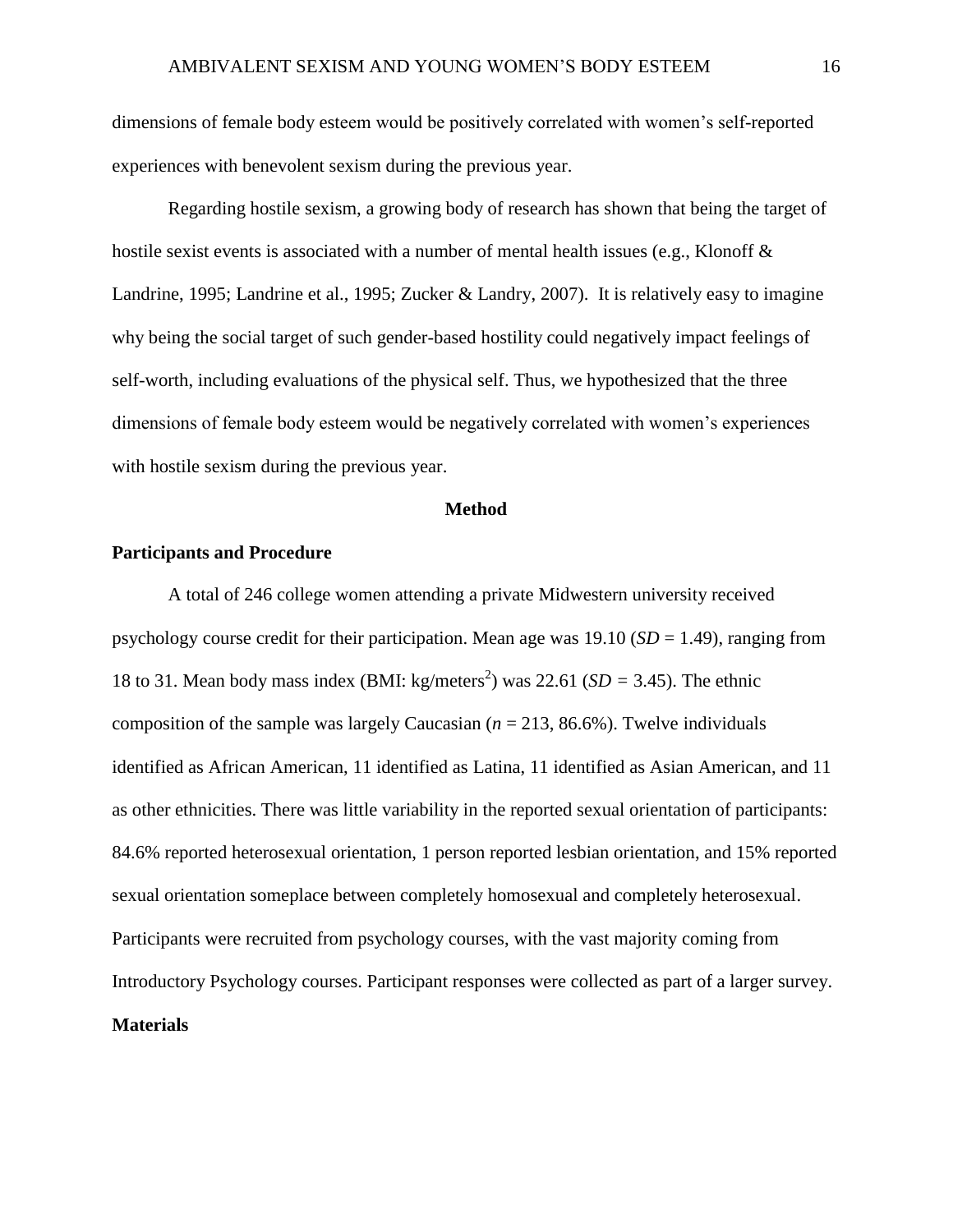**Demographics***.* All participants were asked to complete basic demographic information on their gender, age, weight, height, and ethnicity.

**Body Esteem Scale (Franzoi & Shields, 1984).** As in Study 1, the Body Esteem Scale (BES) was used to measure the three dimensions of female body esteem, with the resulting BES coefficient alphas for sexual attractiveness body esteem:  $\alpha$  = .75; weight-related body esteem:  $\alpha$  $= .90$ ; physical condition body esteem:  $\alpha = .85$ .

**The Sexist Schedule of Events (Klonoff & Landrine, 1995).** The 20-item Sexist Schedule of Events (SSE) measures experiences with hostile sexism across a variety of domains, such as being sexually harassed, being told sexist jokes or experiencing degrading sex-related comments, and being treated unfairly because of one's sex. For this study, we utilized the SSE-Recent, which indicates the degree to which one experienced these hostile sexist events during the past year using a 6-point Likert scale (1 = *The event never happened* to 6 = *The event happened almost all of the time*). The mean of the items was computed and higher numbers indicate more frequent sexism experiences. The coefficient alpha for the SSE-Recent measure was .88.

**Experiences with Benevolent Sexism**. A modified version of the Paternalistic Chivalry Scale (PCS: Viki, Abrams, & Hutchison, 2003) was used to measure frequency of experiences with benevolent sexism during the past year. The 10-item PCS scale was originally developed to measure support for chivalrous behaviors that restrict women's control and roles in interpersonal relationships (e.g., "It is up to the man to decide where the couple is to have their dinner date.") "A woman cannot pay for the first date."). For the purpose of this study, PCS items were revised to measure frequency of actual experiences with chivalry behaviors using the same scale as the Sexist Schedule of Events-Recent (1 *= The event never happened* to 6 = *The event happened*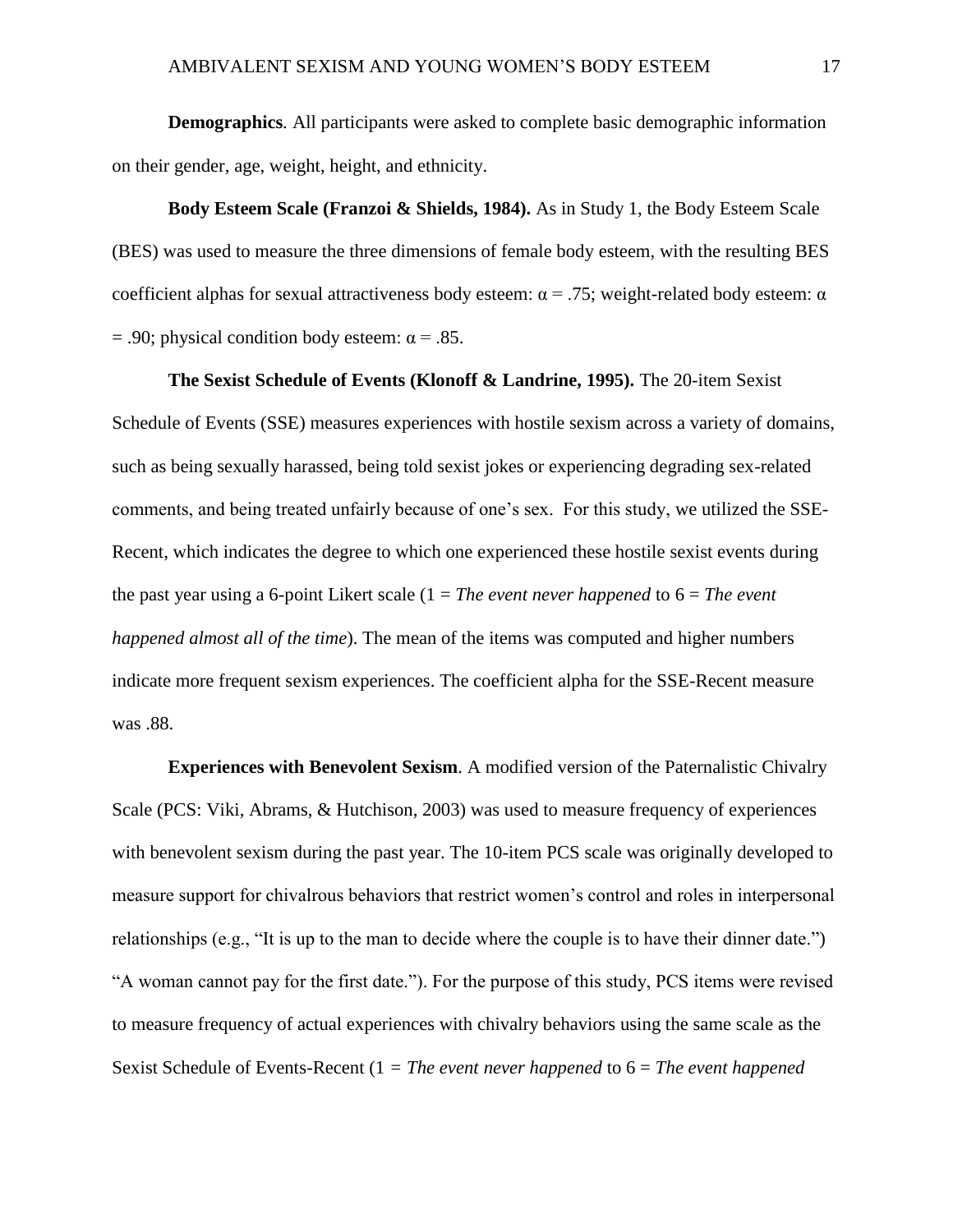*almost all of the time*). The mean of the items was computed and higher numbers indicate more frequent benevolent sexism experiences. The coefficient alpha was .81

#### **Results**

Table 3 reports the means, standard deviations, and intercorrelations among the variables in this study. BMI correlated with weight-related body esteem  $(r = -0.46, p < 0.01)$ , physical condition body esteem ( $r = -0.21$ ,  $p < 0.01$ ), but not with sexual attractiveness body esteem ( $r =$ .005,  $p = .94$ ). BMI did not correlate significantly with reported benevolent sexist experiences (r  $= -.02, p = .71$  or hostile sexist experiences ( $r = .07, p = .30$ ).

In order to examine the relationship between college women's ambivalent sexist experiences and their body esteem, we conducted three separate regression analyses for the three dimensions of female body esteem, controlling for BMI. The multiple regression model for weight-related body esteem was significant,  $F(3, 232) = 23.64$ ,  $p < .001$ ,  $R^2 = .23$ . As predicted, even after controlling for BMI ( $\beta$  = -.44,  $p < .01$ ), benevolent sexist experiences was positively associated with women's weight-related body esteem ( $\beta$  = .16,  $p < .01$ ), while hostile sexist experiences was marginally negatively correlated with weight-related body esteem,  $(\beta = -11, p = 11)$ .06). Similarly, the multiple regression model for physical condition body esteem was significant,  $F(3, 232) = 6.57$ ,  $p = .001$ ,  $R^2 = .08$ , with benevolent sexist experiences being positively associated with women's physical condition body esteem,  $(\beta = .14, p = .04)$  and hostile sexist experiences being negatively associated with this same body esteem dimension,  $(\beta$  $=$  -.16,  $p = .02$ ), even after controlling for BMI ( $\beta = -.19$ ,  $p < .01$ ). Finally, the multiple regression model for sexual attractiveness body esteem was marginally significant,  $F(3, 232) =$ 2.19,  $p = .09$ ,  $R^2 = .03$ , but, as predicted, benevolent sexist experiences was positively associated with women's sexual attractiveness body esteem,  $(\beta = .14, p = .04)$  and hostile sexist experiences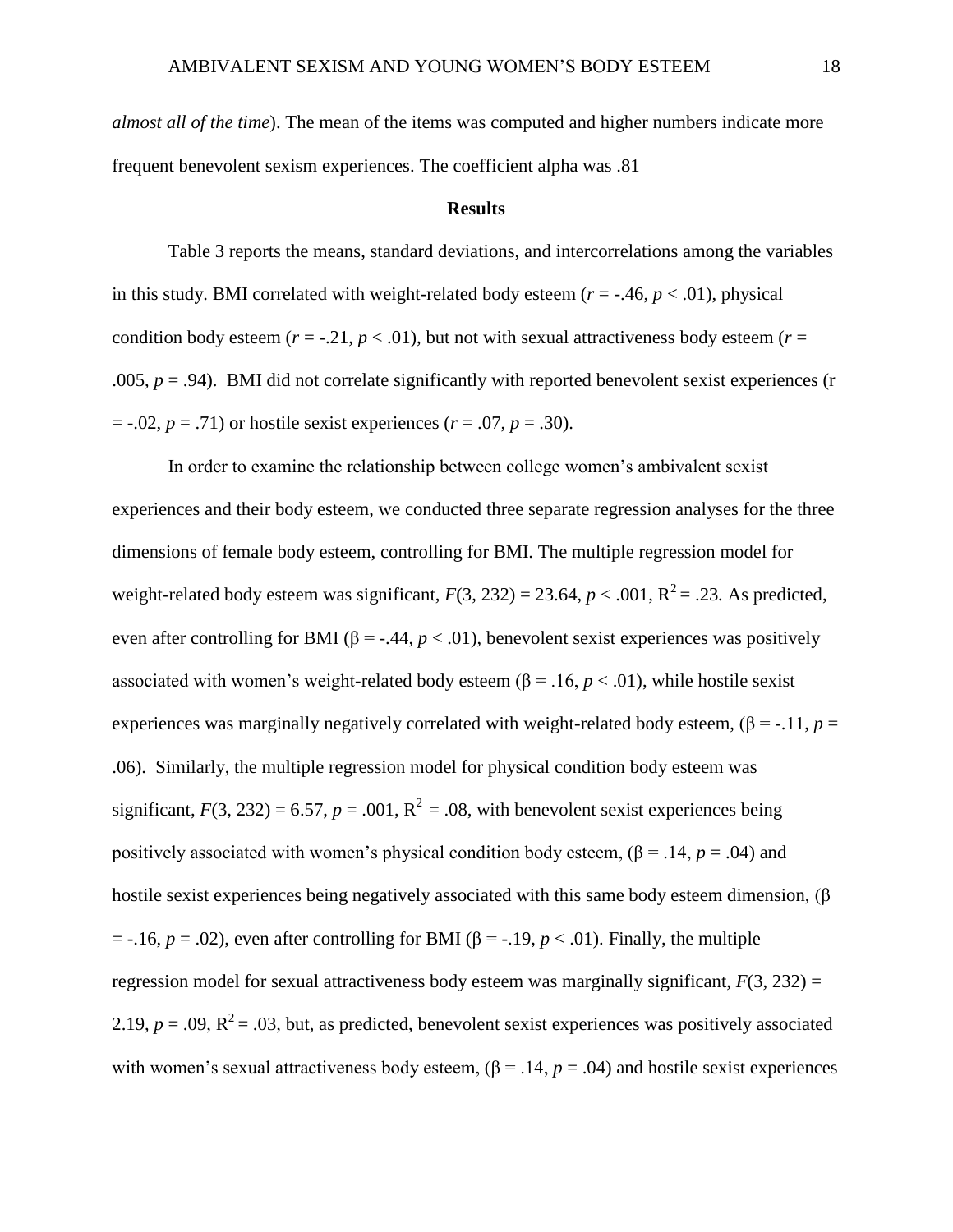was marginally negatively associated with this same body esteem dimension,  $(\beta = -11, p = .09)$ , even after controlling for BMI ( $\beta$  = .03, *p* = .63).

#### **Discussion**

The results of Study 2 are consistent with our theoretical reasoning, namely, that young women's experiences with benevolent sexism and hostile sexism have markedly different associations with their body esteem. Benevolent sexist experiences during the past year are positively correlated with women's weight-related body esteem, physical condition body esteem, and marginally positively correlated with their sexual attractiveness body esteem. In contrast, hostile sexist experiences during this same time period are negatively correlated with women's physical condition body esteem and marginally negatively correlated with both their weightrelated and sexual attractiveness body esteem dimensions. Thus, the current findings suggest that women who often encounter benevolently sexist experiences are more likely than other women to feel positively about their physical selves, while women who often encounter hostile sexist experiences are more likely than other women to feel negatively.

Notably, in this study we also assessed women's BMI (which is a function of height and weight). Importantly, BMI was not associated with reported hostile or benevolently sexist experiences. Thus, it does not appear as though women who are thinner are somehow inducing more sexist experiences from people they encounter socially. Furthermore, the contrasting associations between women's hostile and benevolently sexist experiences and their body esteem remain even after controlling for BMI.

# **General Discussion**

The objective of the present investigation was to build upon the insights of a small handful of studies that sought to better understand the relationship between ambivalent sexism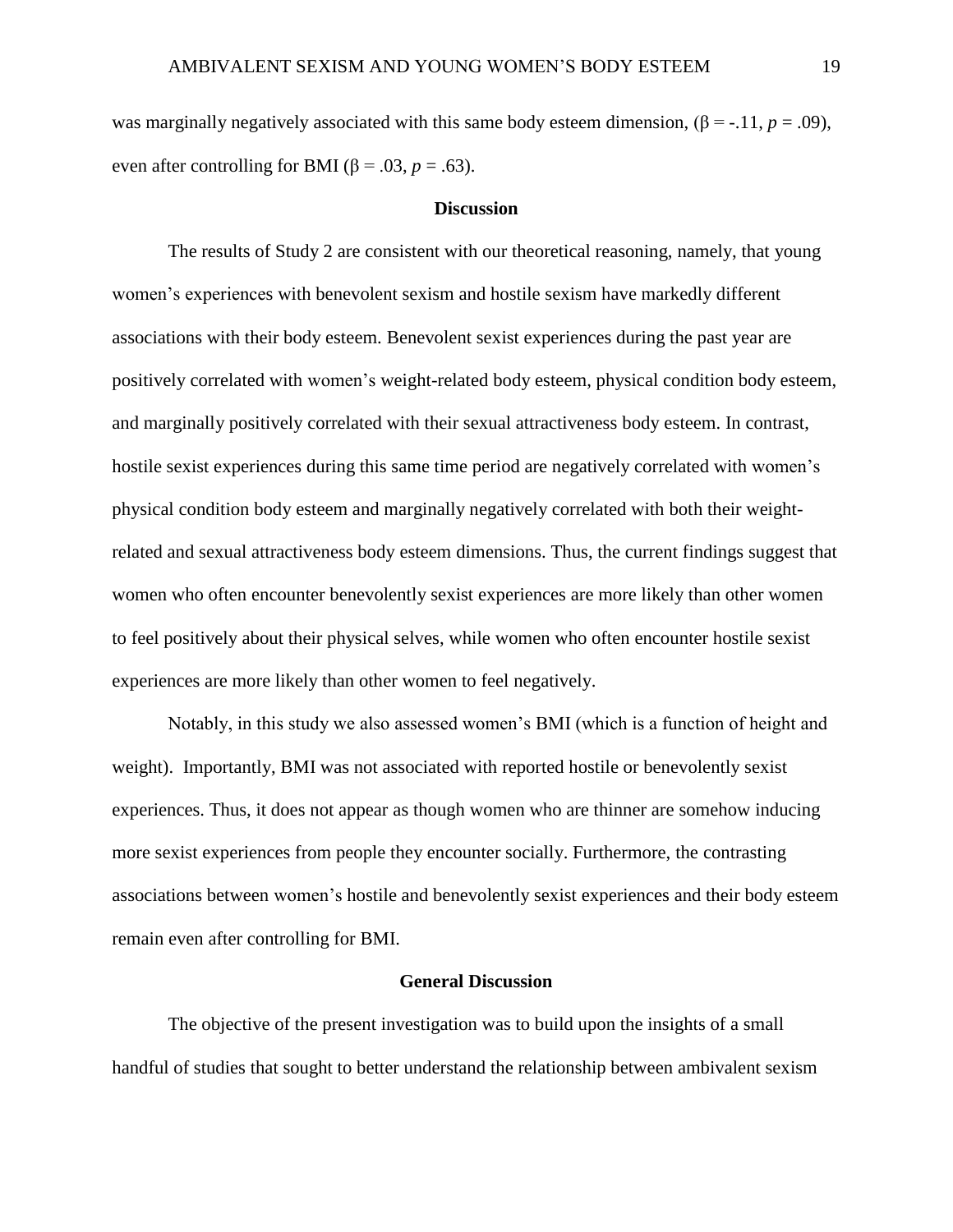and female body esteem. Our findings not only provide greater clarity about the nature of this relationship, they also highlight how women's body-image issues can be better understood by distinguishing between two contrasting yet complementary forms of cultural sexism.

Consistent with a growing body of literature regarding the effects of sexual discrimination and hostile sexism on women's mental health (e.g., Landrine et al., 1995), we found that hostile sexism was negatively associated with all three dimensions of female body esteem. Hostile sexist experiences were defined as women experiencing and/or being forced to deal with overtly sexist behavior from various individuals, including teachers, employers, coworkers, strangers, family members, and boyfriends. Experiencing these types of events presents challenges for young women's mental well-being in a variety of areas including body esteem and eating disorders (Harned & Fitzgerald, 2002; Klonoff & Landrine, 1995; Landrine et al., 1995). As such, it is important for women, especially young women who are at heightened risk for body esteem issues and other mental health issues, to learn how to effectively cope with and respond to hostile sexist beliefs and sex discrimination.

While experiencing hostile sexist behaviors from others was associated with lower body esteem, parental hostile sexism was not associated with daughters' body esteem. As previously discussed, this latter finding is not surprising because one would not expect parents to express high levels of hostile sexism toward their daughters. This is not to say that parental hostile sexism is not potentially harmful to daughters; clearly, these messages could indirectly shape many of their attitudes and life experiences. However, we did not find a direct association between parental hostile sexism and daughter's body esteem.

Although sexism is commonly experienced and conceived of as entailing overtly negative attitudes and behaviors towards women, the more subtle benevolent sexism reflects a warm,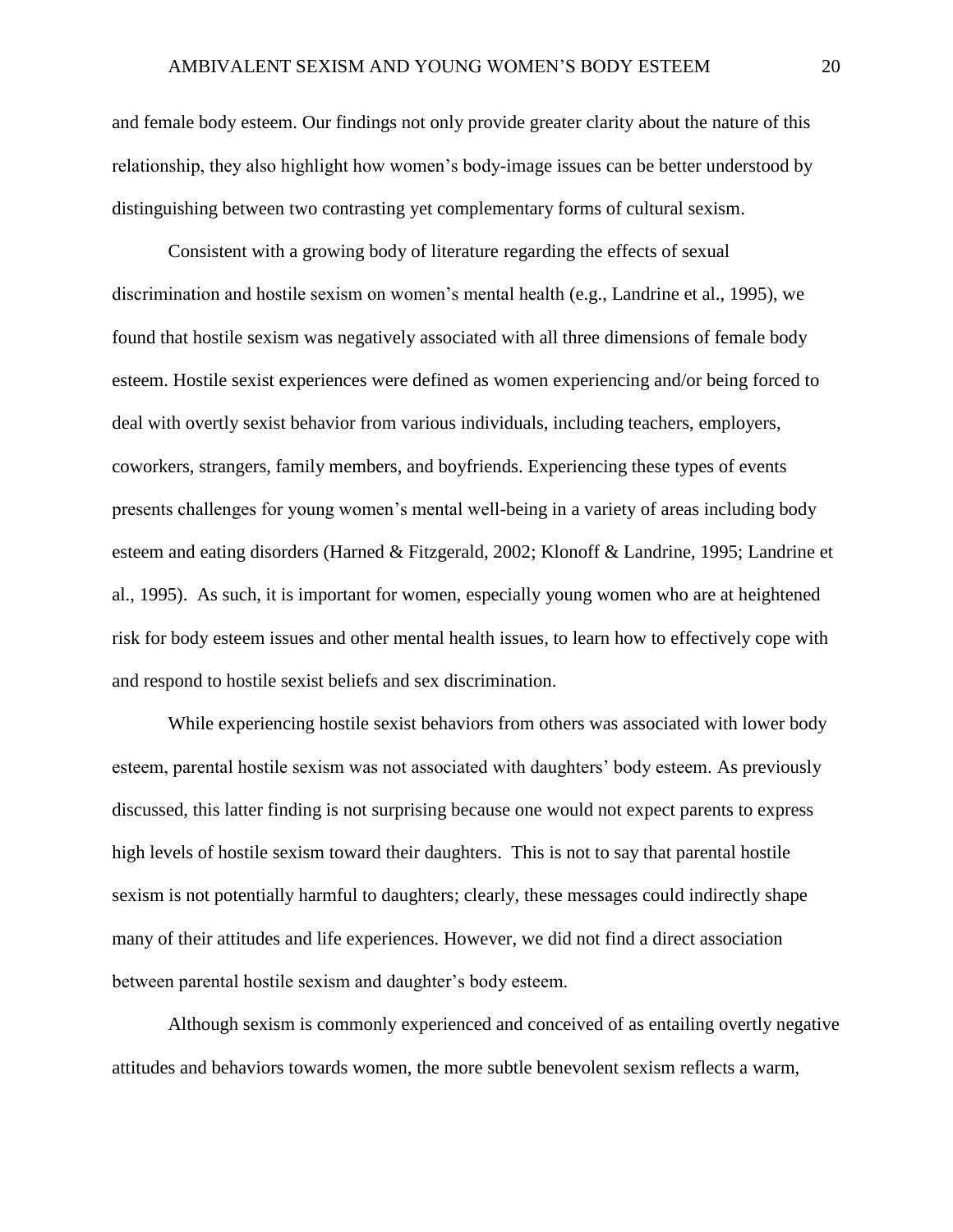paternalistic stance toward women who engage in gender traditional behaviors (Glick & Fiske, 1996). Many social scientists contend that the socially acceptable "velvet glove" approach of benevolent sexism is more insidious than the blatant and less socially acceptable expressions of hostile sexism because women are less likely to recognize and challenge it as sexism, and thus, willingly participate in its perpetuation (Kilianski & Rudman, 1998; Moya et al., 2007). Indeed, while hostile sexism is easily identified as discrimination and often serves as a catalyst for collective action, benevolent sexism is often welcomed by women and decreases their efforts at seeking social change (Becker & Wright, 2011). In essence, benevolent sexism can seduce women into accepting male dominance.

The most important findings in Study 1 involve the associations observed between daughters' body esteem and fathers' attitudes and beliefs about benevolent sexism. This association presumably occurs because fathers who hold strong benevolent sexist beliefs are more likely to express patronizing paternalistic warmth during their daughters' formative years of childhood and adolescence. Furthermore, we suspect that households with such parents are likely to encourage their daughters to engage in behaviors such as cosmetic use, concern for clothing and other gendered behaviors that are designed to highlight and flatter traditional feminine appearance. In the second study we found further evidence that female body esteem was positively related to women being treated in a benevolently sexist manner during the previous year, while simultaneously being negatively related to being treated in a hostilely sexist manner.

One straightforward way to interpret these findings is that women's body esteem is enhanced when they are treated by men as "special" people who should be put on a pedestal, while their body esteem is undermined when they are treated in a hostile manner, as people who lack value. Because physical appearance is a culturally defining characteristic for many women,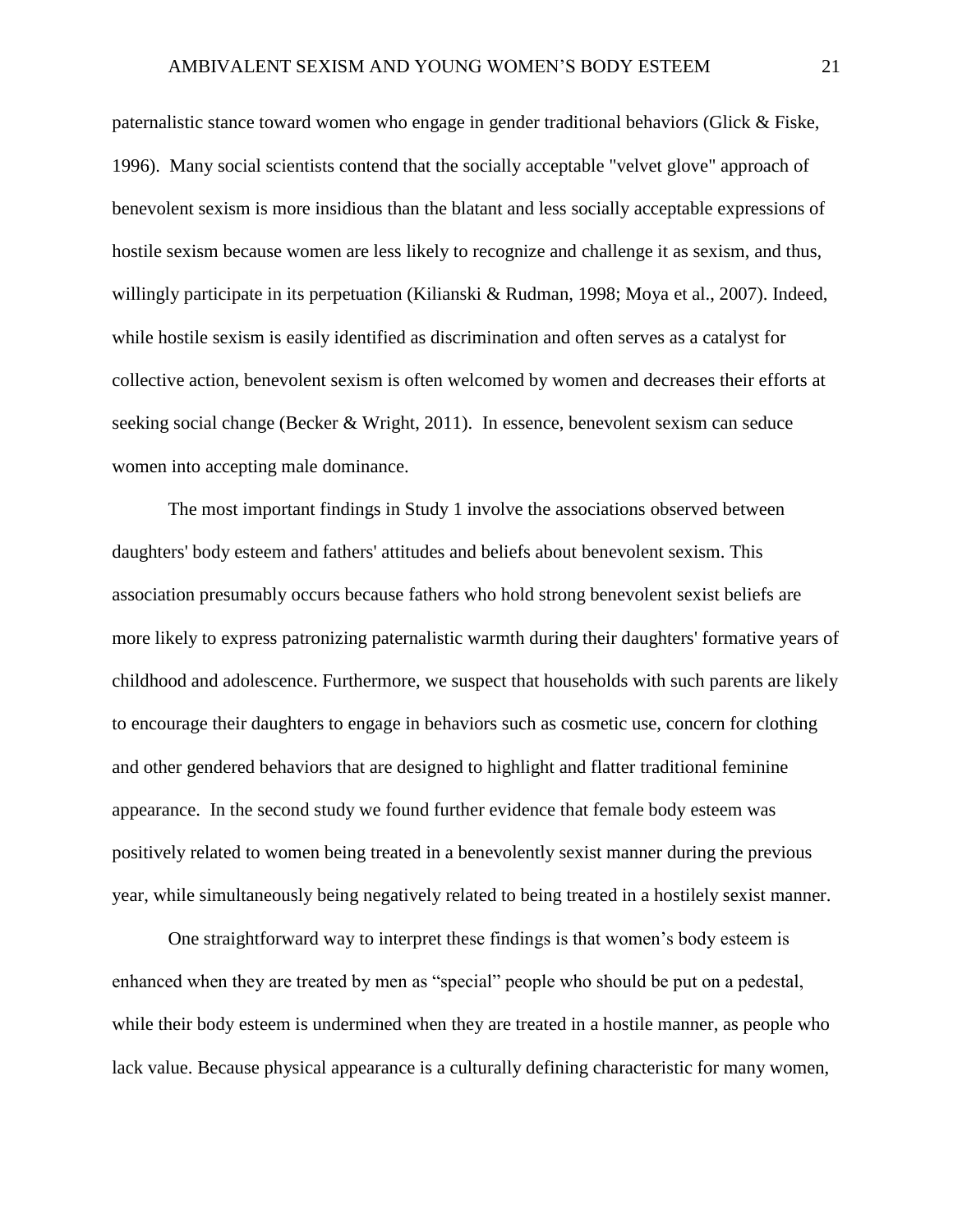their degree of body esteem is likely affected by how positively or negatively others treat them. This interpretation is in line with research indicating that women are more likely than men to be judged based on their physical appearance (Davis, 1990).

While straightforward explanations are generally very appealing, decades of research inform us that cultural sexism is anything but straightforward. For this important reason, positive and negative treatment of women needs to be understood through a gendered lens. Our findings suggest that female body esteem appears to be associated with women being treated in a culturally perceived and gender-typed positive manner, yet such treatment also implies a subservient gender role for these women. This is a concerning association as benevolent sexism has a number of negative implications for women. Women's acceptance and approval of benevolently sexist beliefs and behaviors will ultimately undermine their long term body esteem and mental health because the positive association between benevolent sexism and young women's body esteem is both fleeting and decidedly conditional. Benevolent sexism is only bestowed upon women in gender traditional, subservient roles. Upon stepping out of that socially approved role, women will be targeted with hostile sexism by the same individuals who initially bestowed upon them benevolent sexism (Glick & Fiske, 2001a, 2001b). Thus any "benefit" to women's body esteem comes at a cost of gender equality and can be withdrawn. The better we understand how these gender-based benefits operate in the lives of women, the better we will understand the social psychological underpinnings of young women's body esteem and mental health.

Overall, these findings are consistent with our hypotheses and a body of research on ambivalent sexism and body esteem (e.g., Franzoi, 2001; Forbes et al., 2004; 2005), yet some might claim possible inconsistencies with two recent studies on sexism and body issues (e.g.,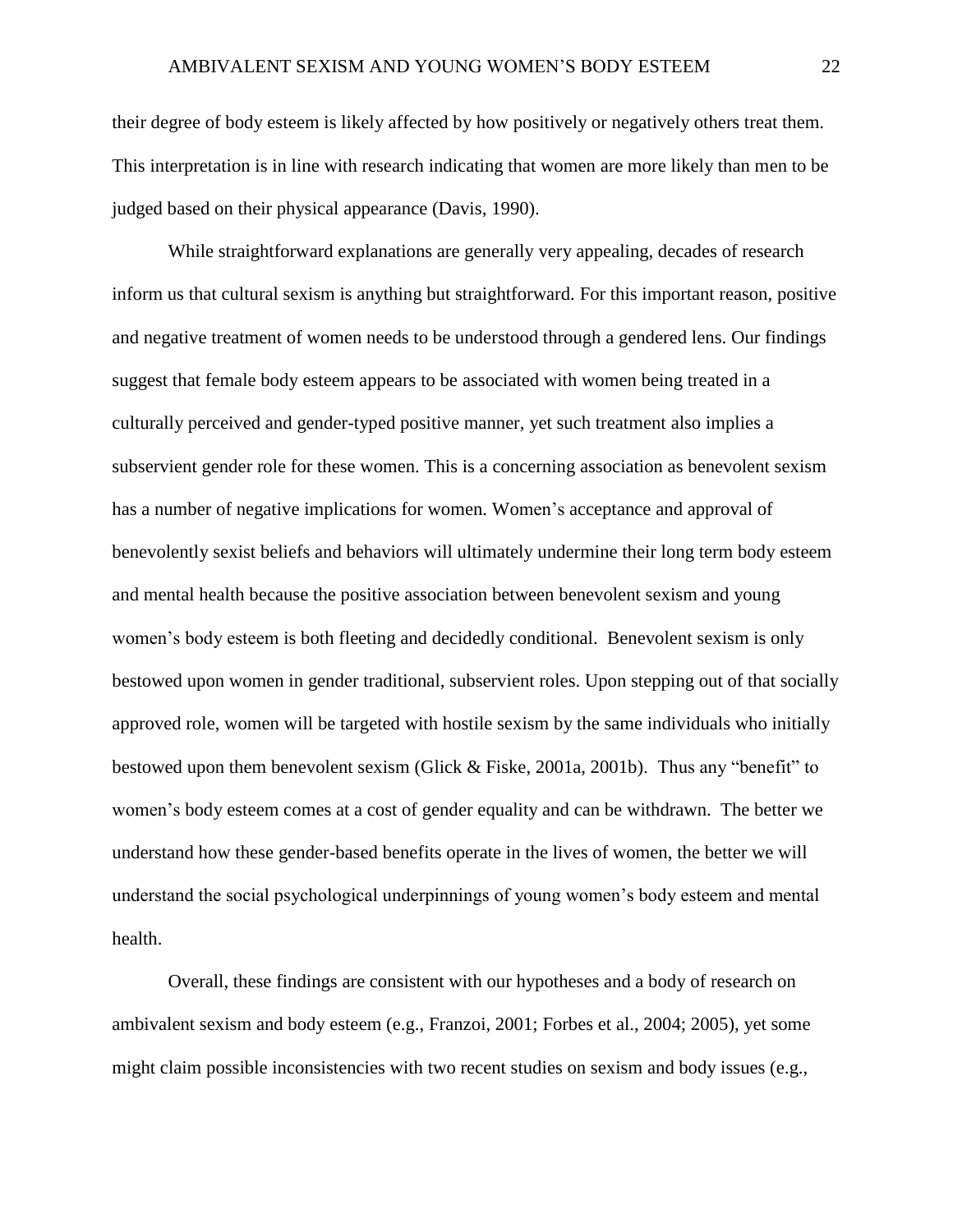Calogero & Jost, 2011; Shepard et al., 2011). As already noted, the Calogero and Jost (2011) and Shepard et al. (2011) studies, unlike our study, were experimental in nature, examining how women felt "in the moment" about their bodies after witnessing benevolent sexism toward another woman. Also unlike our study, these two studies did not measure body esteem but rather body surveillance and body shame. While these constructs are related to body esteem, there are key theoretical differences, especially with body shame. For example, body shame specifically measures people's tendency to evaluate themselves negatively in situations where they fail to maximize their body's appeal as a beauty object, given their "natural beauty." In contrast, body esteem assesses people's self-evaluations of specific body dimensions that are very likely based on a combination of personal and cultural factors, only one of which might be shame over not adequately taking the time to look one's best. Given these key differences in the research methods and body measure employed in these studies, we do not necessarily see the results as inconsistent, but as highlighting the complexity of the relationship between sexism and how women feel about their bodies.

## **Clinical implications**

Body esteem has been an essential guide to understanding the impact of numerous mental health issues, including eating disorders, depression, and anxiety (Biby, 1998; Davis, Brewer, & Weinstein, 1993; Ferguson et al., 2011; Striegel-Moore, Silberstein & Rodin, 1993). For example, weight concern and other aspects of body evaluation are important components for understanding eating disorders, including anorexia, bulimia, and binge eating (Davis, 1997; Davis et al., 1993; Davis, Kaptein, Kaplan, Olmsted, & Woodside, 1998; Kaminski & McNamara, 1996; Rieder & Ruderman, 2001; Striegel-Moore et al., 1993; Tassava & Ruderman, 1999). Additionally, in a sample of adolescents, individuals who reported higher levels of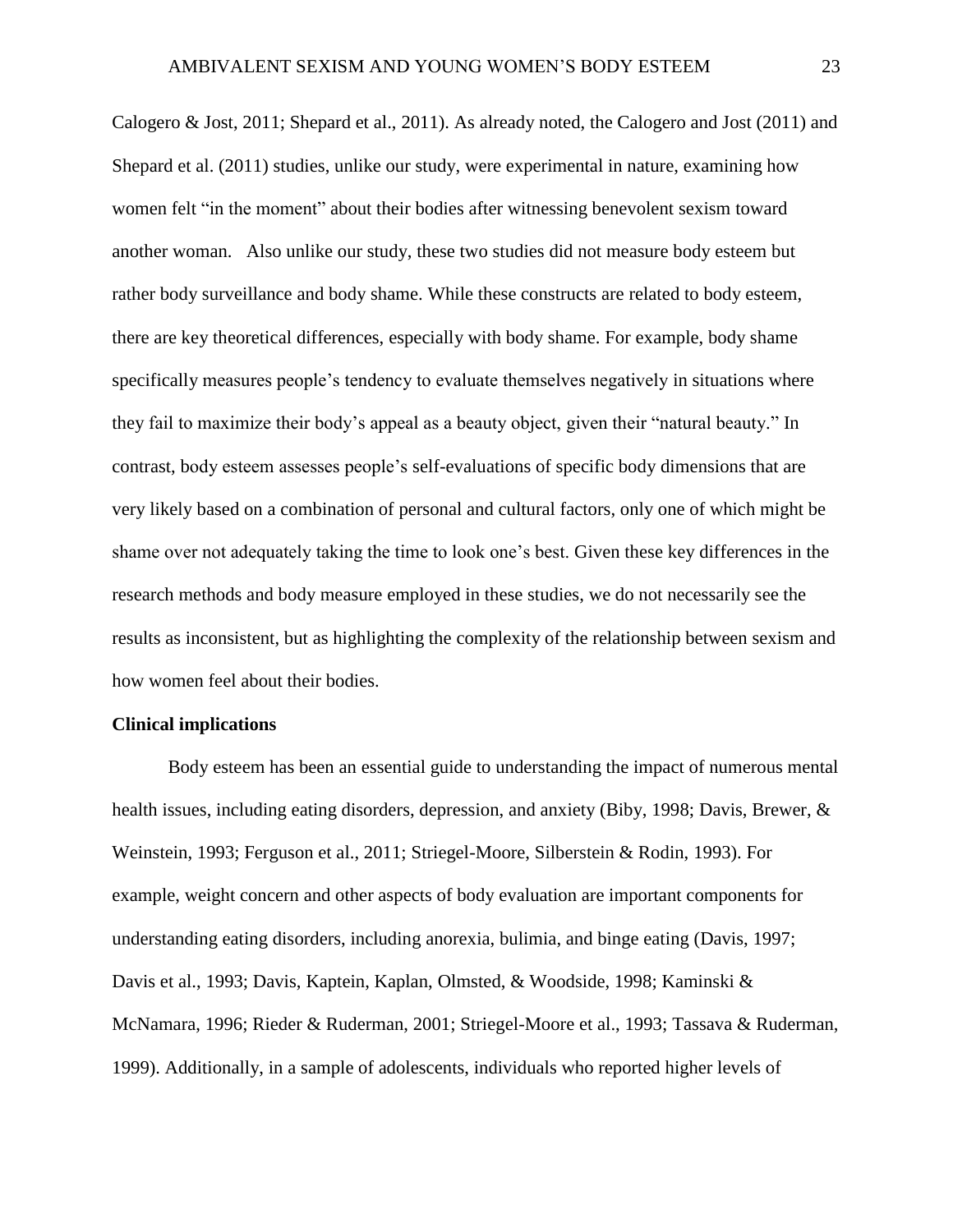depression also reported lower levels of body esteem (Jonsdottir, Arnarson, & Smari, 2008). In explaining this association, the researchers stressed the importance that body esteem has to overall psychological well-being, and suggested that promoting positive body esteem is integral in treating depression.

If mental health practitioners hope to gain adequate understanding of women's mental health issues, it is essential that they understand women's experiences in society and the broad cultural context in which mental health problems develop. With that goal in mind, our current results highlight the importance of practitioners being aware of cultural sexism in all its complexity when treating women with body esteem and related disorders. Current clinical strategies for dealing with such problems focus on education, resisting unhealthy media messages, promotion of healthy eating, and self-esteem enhancement. Building upon this current foundation of treatment, mental health professionals should endeavor to become even more aware of their female clients' own beliefs regarding gender and sexism, as well as the beliefs originating from family, friends, and the larger society. Furthermore, it is important to teach young women in a therapeutic setting how to effectively deal with hostile and benevolent sexism in order to support their sense of self-worth in all domains of life. This is especially important given the difficult task women often have in responding to sexist behaviors and comments in their everyday lives (Swim & Hyers, 1999).

#### **Study limitations and future research directions**

These two studies together highlight the importance of taking into account culturally based sexist ideologies when examining women's body esteem. However, due to the correlational nature of the data, drawing clear causal connections between sexism and young women's body esteem is admittedly speculative. Although it is highly unlikely that daughters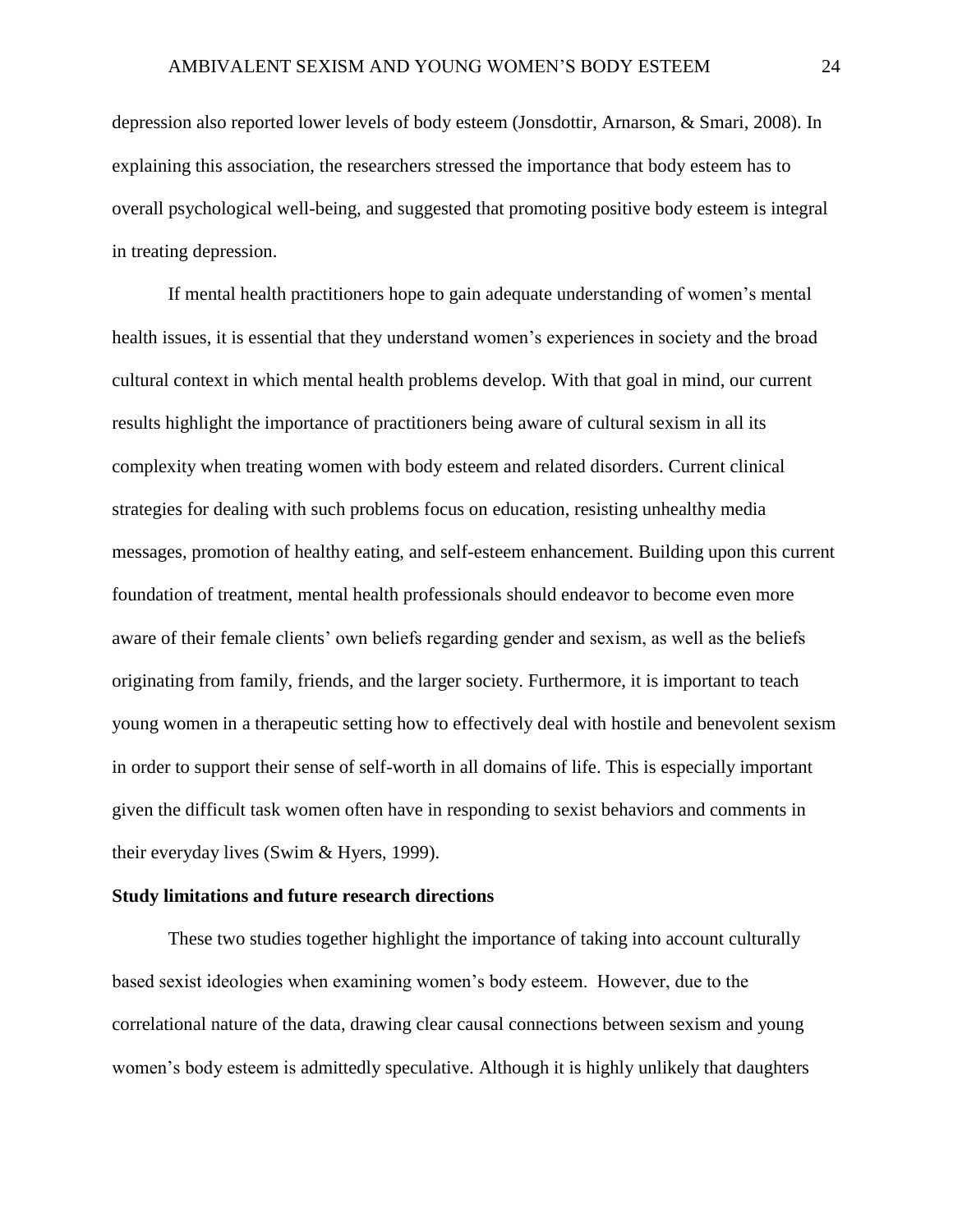with positive body esteem somehow cause heightened benevolent sexist beliefs in their fathers and others, it is possible that the significant correlation between these two variables is caused by an unmeasured third variable. Cultural sexism is a complex social phenomenon, and therefore, additional research is necessary to rule out a third-variable explanation. Second, it is unclear if the association between benevolent sexism and body esteem extends to a more general level of self-esteem. In this paper we focus on women's body esteem, but future research should also examine general self-esteem issues. A third limitation of the current investigation is that it took place at a Midwestern, predominately White, Catholic University. Additional research with diverse samples is warranted. Finally, longitudinal research is essential for understanding the long-term consequences of exposure to sexist attitudes and behaviors.

#### **Summary**

Cultural sexism permeates modern American society, despite the many gains of women in the workforce and their personal lives. Being exposed to sexist beliefs and behaviors has the potential to shape women's body-esteem, sense of self-worth, and mental wellbeing. We hope this research highlights the complexity of these cultural beliefs and encourages researchers and clinicians to take this wider cultural context into consideration when examining and treating women's body esteem issues.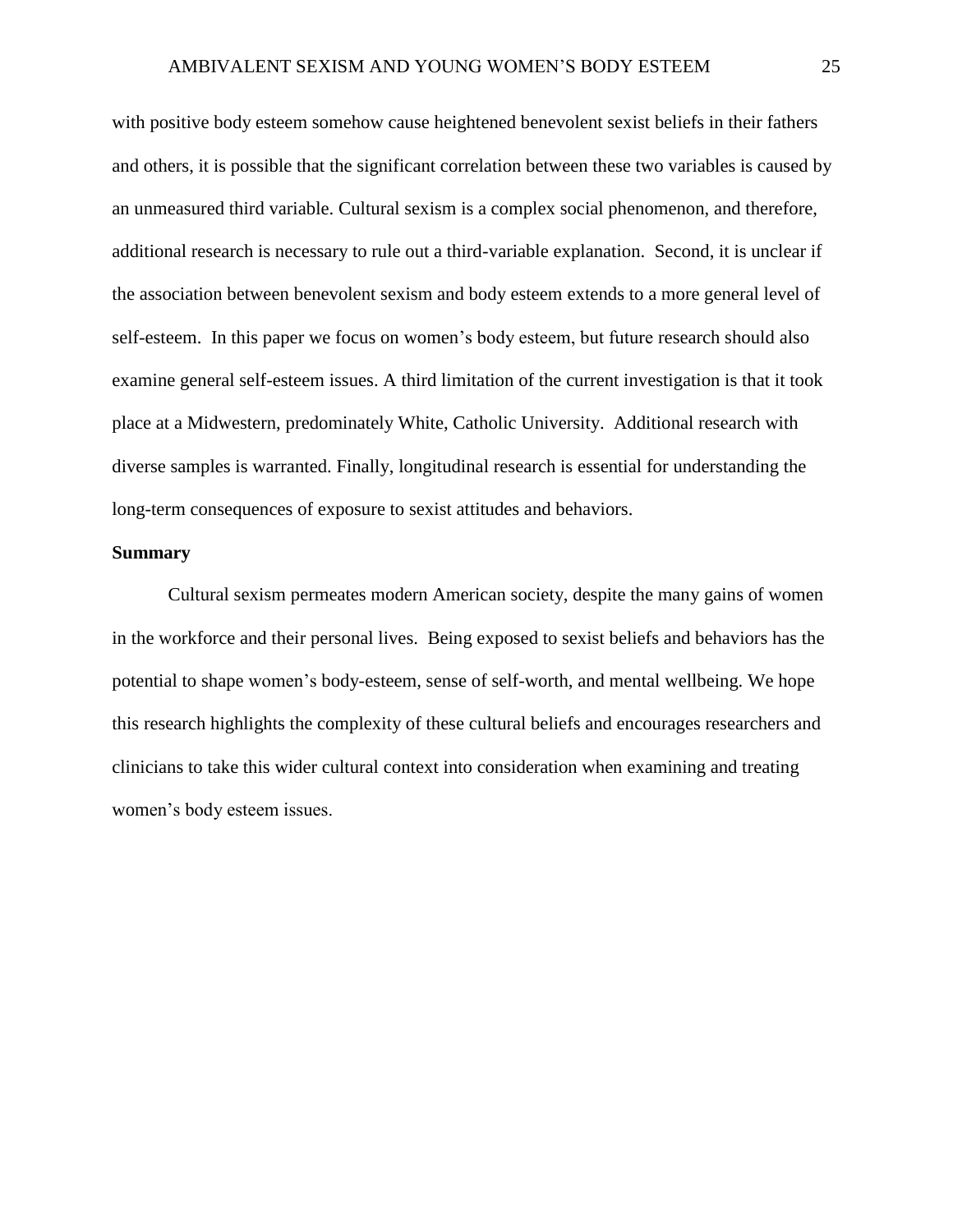#### **References**

- Agras, W. S., Bryson, S., Hammer, L. D., & Kraemer, H. C. (2007). Childhood risk factors for thin body preoccupation and social pressure to be thin. *Journal of the American Academy of Child & Adolescent Psychiatry, 46,* 171-178.
- Becker, J. C., & Wright, S. C. (2011). Yet another dark side of chivalry: Benevolent sexism undermines and hostile sexism motivates collective action for social change. *Journal of Personality and Social Psychology, 101,* 62-77.
- Bessenoff, G. R., & Del Priore, R. E. (2007). Women, weight, and age: Social comparison to magazine images across the lifespan. *Sex Roles, 56,* 215-222.
- Biby, E. L. (1998). The relationship between body dysmorphic disorder and depression, selfesteem, somatization, and obsessive-compulsive disorder. *Journal of Clinical Psychology, 54,* 489-499.
- Britton, L.E., Martz, D.M., Bazzini, D.G., Curtin, L.A., & LeaShomb, A. (2006). Fat talk and self-presentation of body image: Is there a social norm for women to self-degrade? *Body Image, 3,* 247-254.
- Brown, A., & Dittmar, H. (2005). Think "thin" and feel bad: The role of appearance schema activation, attention level, and thin-deal internalizations for young women's responses to ultra-thin media ideals. *Journal of Social and Clinical Psychology, 24,* 1088-1113*.*
- Bruch, H. (1973). *Eating disorders. Obesity, anorexia nervosa, and the person within*. New York: Basic Books.
- Calogero, R. & Jost, J. (2011). Self-subjugation among women: Exposure to sexist ideology, self-objectification, and the protective function of the need to avoid closure. *Journal of Personality and Social Psychology, 100,* 211-228.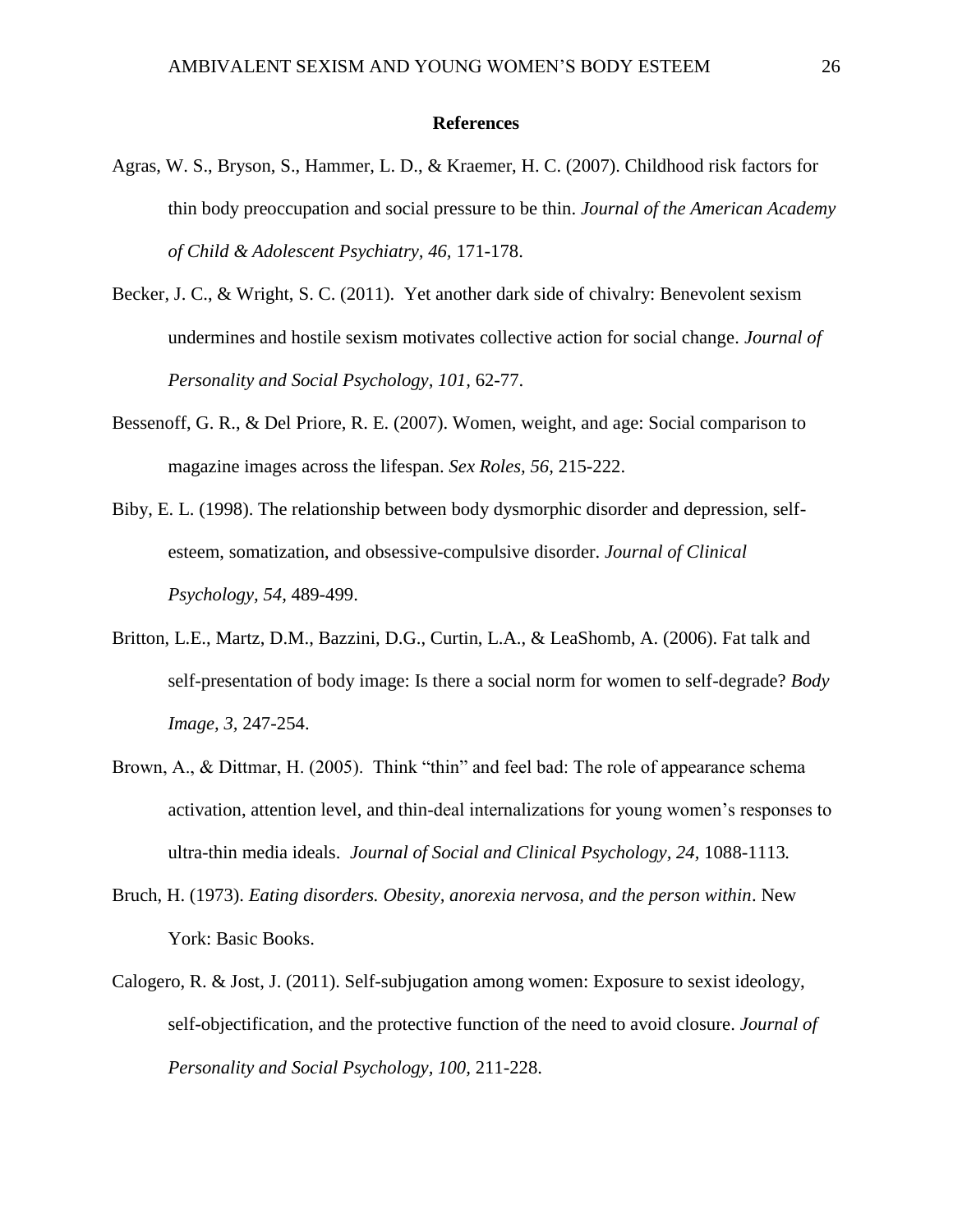- Clarke, L. H., & Griffin, M. (2007). Becoming and being gendered through the body: Older women, their mothers and body image. *Ageing & Society, 27,* 701-718.
- Coomber, K., & King, R. M. (2008). The role of sisters in body image dissatisfaction and disordered eating. *Sex Roles, 59,* 81-93.
- Cooley, E., Toray, T., Wang, M. C., & Valdez, N. N. (2008). Maternal effects on daughters' eating pathology and body image. *Eating Behaviors, 9*, 52-61.
- Crosby, F., (1984). The denial of personal discrimination. *American Behavioral Scientist, 27,*  371-386.
- Davis, S. (1990). Men as success objects and women as sex objects: A study of personal advertisements. *Sex Roles, 23,* 43-50.
- Davis, C. (1997). Normal and neurotic perfectionism in eating disorders: an interactive model. *International Journal of Eating Disorders, 22,* 421-426.
- Davis, C., Brewer, H., & Weinstein, M. (1993) A study of appearance anxiety in young men. *Social Behavior and Personality, 21,* 63-74.
- Davis, C., Kaptein, S., Kapla, A. S., Olmsted, M. P., & Woodside, D. B. (1998) Obsessionality in anorexia nervosa: the moderating influence of exercise. *Psychosomatic Medicine, 60,*  192-197.
- Dittmar, H. (2009). How do "body perfect" ideals in the media have a negative impact on body image and behaviors? Factors and processes related to self and identity. *Journal of Social and Clinical Psychology, 28,* 1-8.
- Dittmar, H., & Howard, S. (2004). Ideal–body internalization and social comparison tendency as moderators of thin media models' impact on women's body–focused anxiety. *Journal of Social and Clinical Psychology, 23,* 747–770.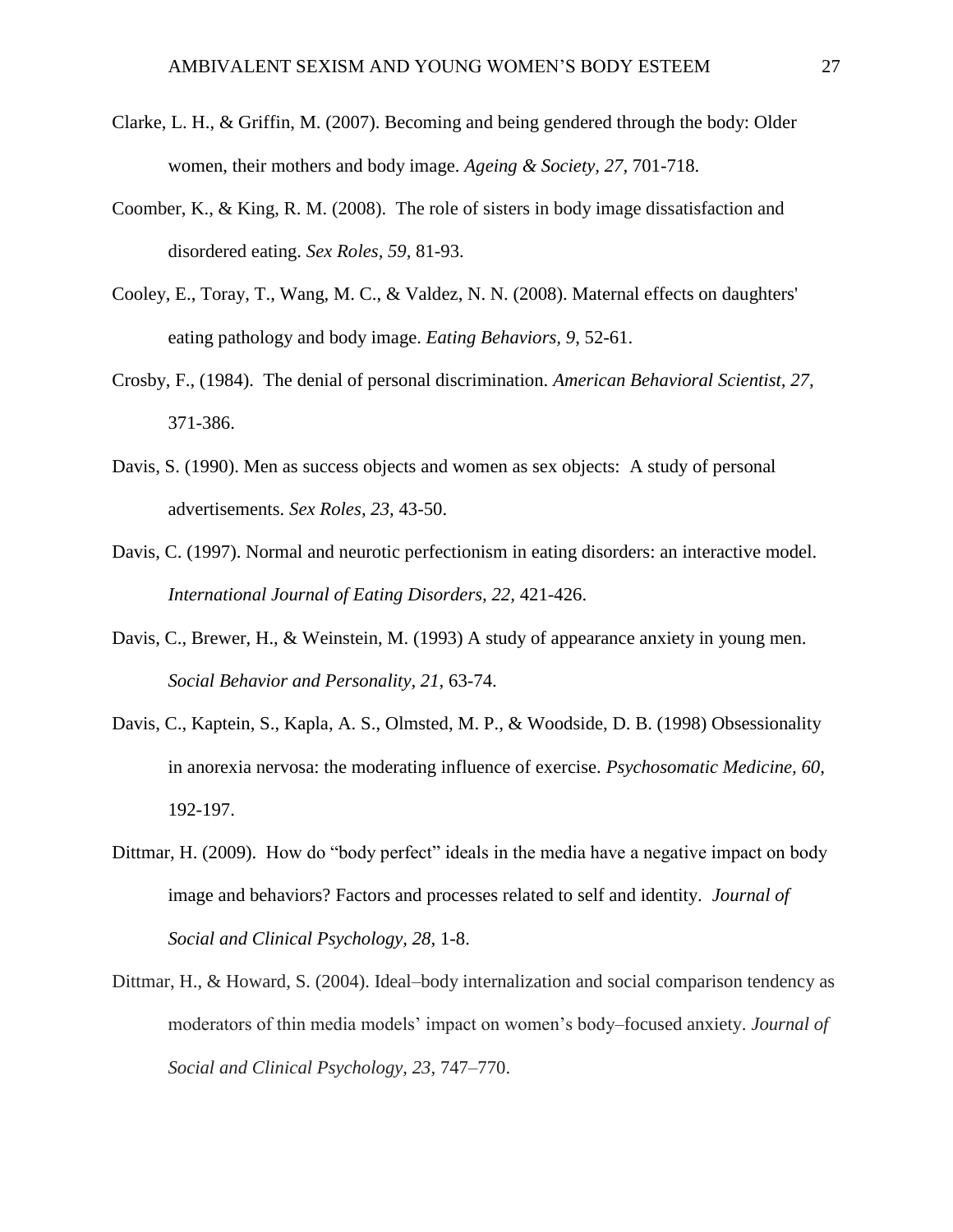- Dixon, R. S., Gill, J. M. W., & Adair, V. A. (2003). Exploring paternal influences on the dieting behaviors of adolescent girls. *Eating Disorders: The Journal of Treatment & Prevention, 11*, 39-50.
- Dohnt, H., & Tiggemann, M. (2006). The contribution of peer and media influences to the development of body satisfaction and self-esteem in young girls: A prospective study. *Developmental Psychology, 42*, 929-936.
- Feingold, A., & Mazzella, R. (1998). Gender differences in body image are increasing. *Psychological Science, 9,* 190–195.
- Ferguson, C. J., Munoz, M. E., Contreras, S. & Velasquez, K. (2011). Mirror, mirror on the wall: Peer competition, television influences, and body image dissatisfaction. *Journal of Social and Clinical Psychology, 30,* 458-483.
- Forbes, G. B., Adams-Curtis, L., Jobe, R. L., White, K. B., Revak, J., Zivcic-Becirevic, I., & Pokrajac-Bulian, A. (2005). Body dissatisfaction in college women and their mothers: Cohort effects, developmental effects, and the influences of body size, sexism, and the thin body ideal. *Sex Roles, 53*, 281-298.
- Forbes, G. B., Collinsworth, L. L., Jobe, R. L., Braun, K. D., & Wise, L. M. (2007). Sexism, hostility toward women, and endorsement of beauty ideals and practices: Are beauty ideals associated with oppressive beliefs? *Sex Roles, 56*, 265-273.
- Forbes, G. B., Doroszewicz, K., Card, K., & Adams-Curtis, L. (2004). Association of the thin body idea, ambivalent sexism, and self-esteem with body acceptance and the preferred body size of college women in Poland and the United States. *Sex Roles, 50,* 331-345.
- Franzoi, S. L. (2001). Is female body esteem shaped by benevolent sexism? *Sex Roles, 44,* 177- 188.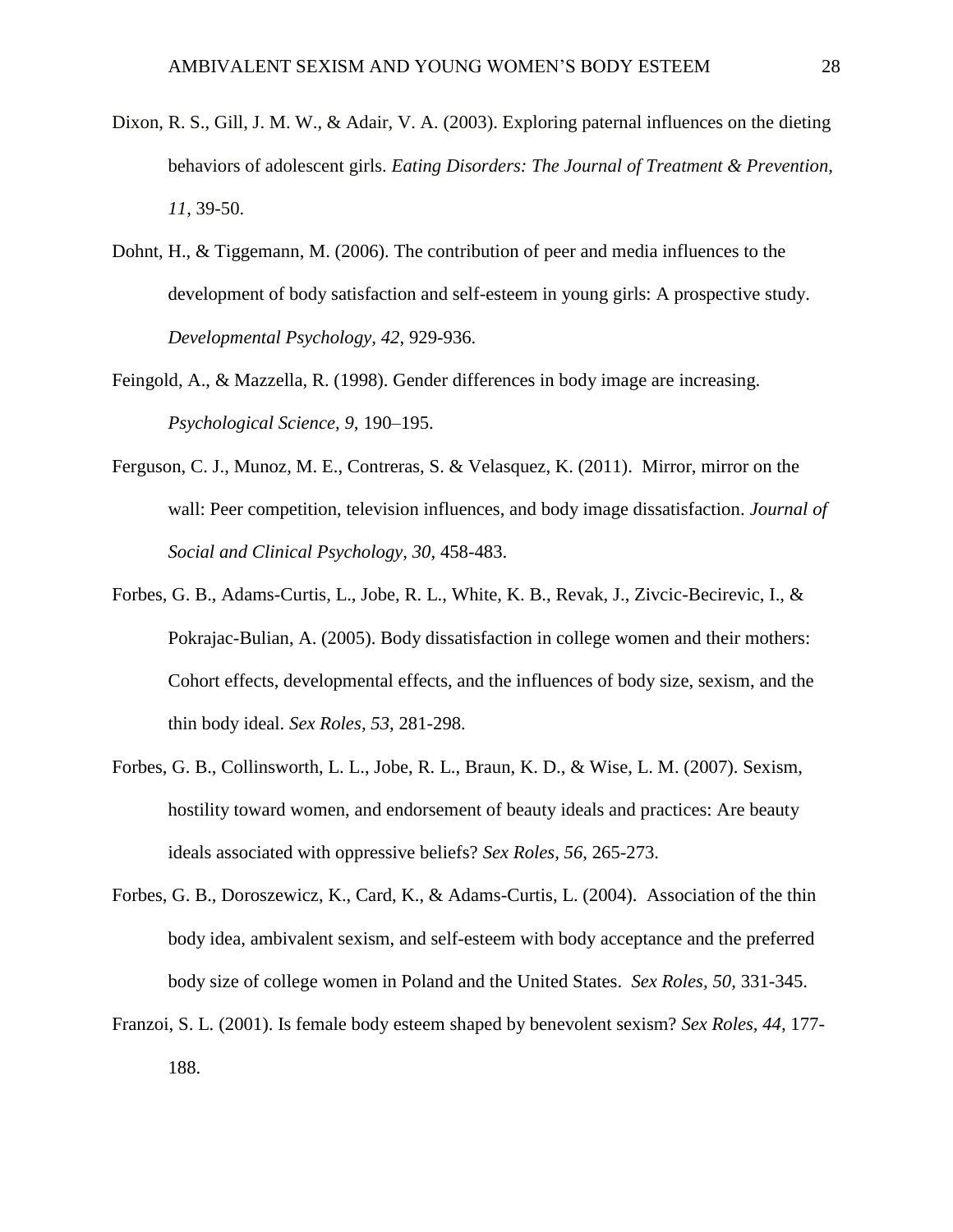- Franzoi, S. L., & Chang, Z. (2000). The sociocultural dynamics of the physical self: How does gender shape body esteem? In J. A. Holstein & G. Miller (Eds.), *Perspectives on social problems, Vol. 12*, pp. 179-201. Stamford, CT: JAI Press.
- Franzoi, S. L., & Shields, S. A. (1984). The body esteem scale: Multidimensional structure and sex differences in a college population. *Journal of Personality Assessment, 48,* 173–178.
- Franzoi, S. L., Vasquez, K., Sparapani, E., Frost, K., Martin, J., & Aebly, M. (2012). Exploring body comparison tendencies: Women are self-critical whereas men are self-hopeful. *Psychology of Women Quarterly, 36,* 99-109.
- Fredrickson, B. L., Roberts, T., Noll, S. M., Quinn, D. M., & Twenge, J. M. (1998). That swimsuit becomes you: Sex differences in self-objectification, restrained eating, and math performance. *Journal of Personality and Social Psychology, 75,* 269–284.

Freedman, R. (1986). *Beauty bound*. Lexington, MA: Lexington Books.

- Gapinski, K. D., Brownell, K. D., & LaFrance, M. (2003). Body objectification and "fat talk": Effects on emotion, motivation, and cognitive performance. *Sex Roles, 48,* 377-388.
- Glick, P., & Fiske, S. T. (1996). The ambivalent sexism inventory: Differentiating hostile and benevolent sexism. *Journal of Personality and Social Psychology, 70,* 491–512.
- Glick, P., & Fiske, S. (1997). Hostile and benevolent sexism: Measuring ambivalent sexist attitudes toward women. *Psychology of Women Quarterly, 21*, 119-136.
- Glick, P., & Fiske, S. T. (2001a). Ambivalent sexism. In M. P. Zanna (Ed.), *Advances in experimental social psychology.* (pp. 115-188). San Francisco: Academic Press.
- Glick, P., & Fiske, S. T. (2001b). An ambivalent alliance. Hostile and benevolent sexism as complementary justifications for gender inequality. *American Psychologist, 56,* 109-118.

Grabe, S., Ward, L. M., Hyde, J. S. (2008). The role of the media in body image concerns among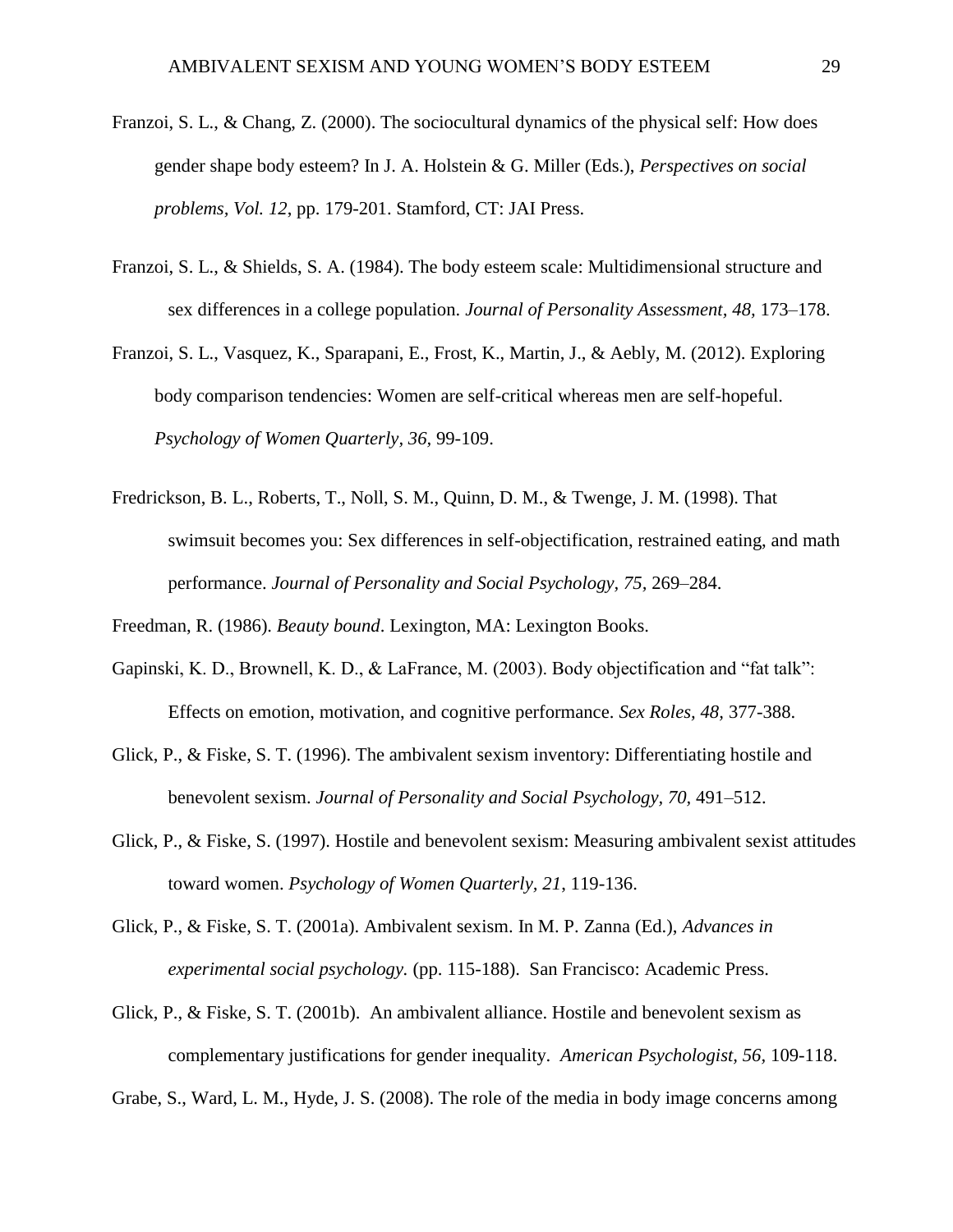women: A meta-analysis of experimental and correlational studies. *Psychological Bulletin, 134,* 460-476.

- Gravener, J. A., Haedt, A. A., Heatherton, T. F., & Keel, P. K. (2008). Gender and age differences in associations between peer dieting and drive for thinness. *International Journal of Eating Disorders, 41,* 57-63.
- Grogan, S. (2008). *Body image: Understanding body dissatisfaction in men, women, and children.* New York: Routledge.
- Hahn-Smith, A. M., & Smith, J. E. (2001). The positive influence of maternal identification on body image, eating attitudes, and self-esteem of Hispanic and Anglo girls. *International Journal of Eating Disorders, 29*, 429-440.
- Harned, M. S., & Fitzgerald, L. F. (2002). Understanding a link between sexual harassment and eating disorder symptoms: A meditational analysis. *Journal of Consulting and Clinical psychology, 70,* 1170-1181.
- Jeffreys, S. (2005). *Beauty and misogyny: Harmful cultural practices in the West*. New York, NY: Routledge.
- Jonsdottir, S. R., Arnarson, E. O., & Smari, J. (2008). Body esteem, perceived competence and depression in Icelandic adolescents. *Nordic Psychology, 60,* 58-71.
- Kaminski, P. L., & McNamara, K. (1996). A treatment for college women at risk for bulimia: A controlled evaluation. *Journal of Counseling and Development, 74,* 288-294.
- Kilianski, S., & Rudman, L. A. (1998). Wanting it both ways: Do women approve of benevolent sexism? *Sex Roles, 39*, 333-352.
- Klonoff, E. A., & Landrine, H. (1995). The Schedule of Sexist Events: A measure of lifetime and recent sexist discrimination in women's lives. *Psychology of Women Quarterly, 19,* 439-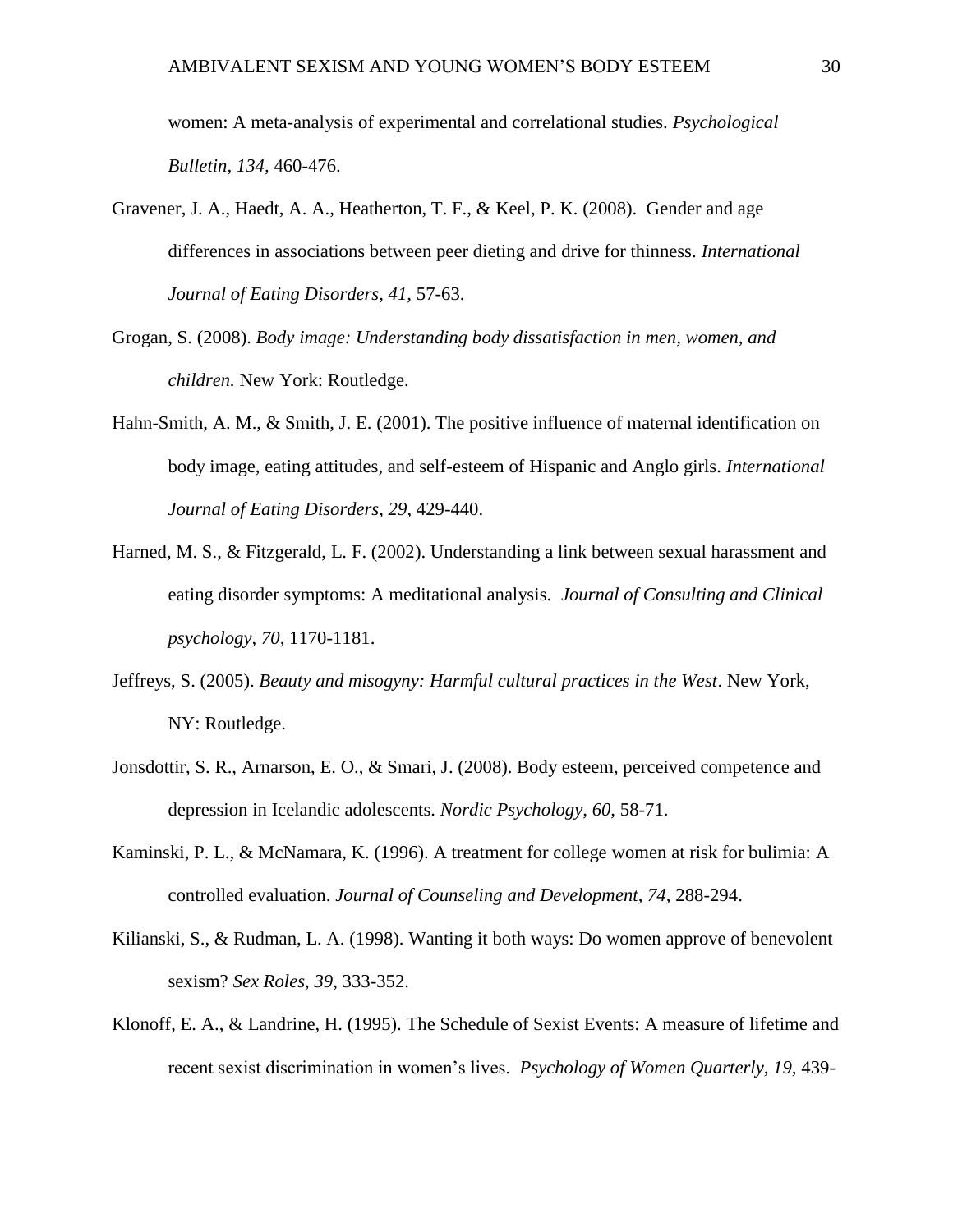472.

- Landrine, H., Klonoff, E. A., Gibbs, J., Manning, V., & Lund, M. (1995). Physical and psychiatric correlates of gender discrimination. *Psychology of Women Quarterly, 19*, 473– 492.
- Lowes, J., & Tiggemann, M. (2003). Body dissatisfaction, dieting awareness and the impact of parental influence in young children. *British Journal of Health Psychology, 8,* 135-147.
- Martin, C. E. (2007). *Perfect girls, starving daughters: The frightening new normalcy of hating your body.* New York: Free Press.
- Moya, M., Glick, P., Exposito, F., Lemus, S., & Hart, J. (2007). It's for your own good: Benevolent sexism and women's reactions to protectively justified restrictions. *Personality and Social Psychology Bulletin, 33,* 1421-1434.
- Park, L. E. (2007). Appearance-based rejection sensitivity: Implications for mental and physical health, affect, and motivation. *Personality and Social Psychology Bulletin 33,* 490-504.
- Park, L. E., DiRaddo, A. M., & Calogero, R. M. (2009). Sociocultural influence and appearancebased rejection sensitivity among college students. *Psychology of Women Quarterly, 33*, 108-119.
- Perkins, R. M. (2001). The father-daughter relationship: Familial interactions that impact a daughter's style of life. *College Student Journal, 35,* 616- 626.
- Polivy, J., & Herman, C. P. (2004). Sociocultural idealization of thin female body shapes: An introduction to the special issues on body image and eating disorders. *Journal of Social and Clinical Psychology, 23,* 1-6.
- Posavac, H. D., & Posavac, S. S. (1998). Exposure to media images of female attractiveness and concern with body weight among young women. *Sex Roles, 38,* 187–201.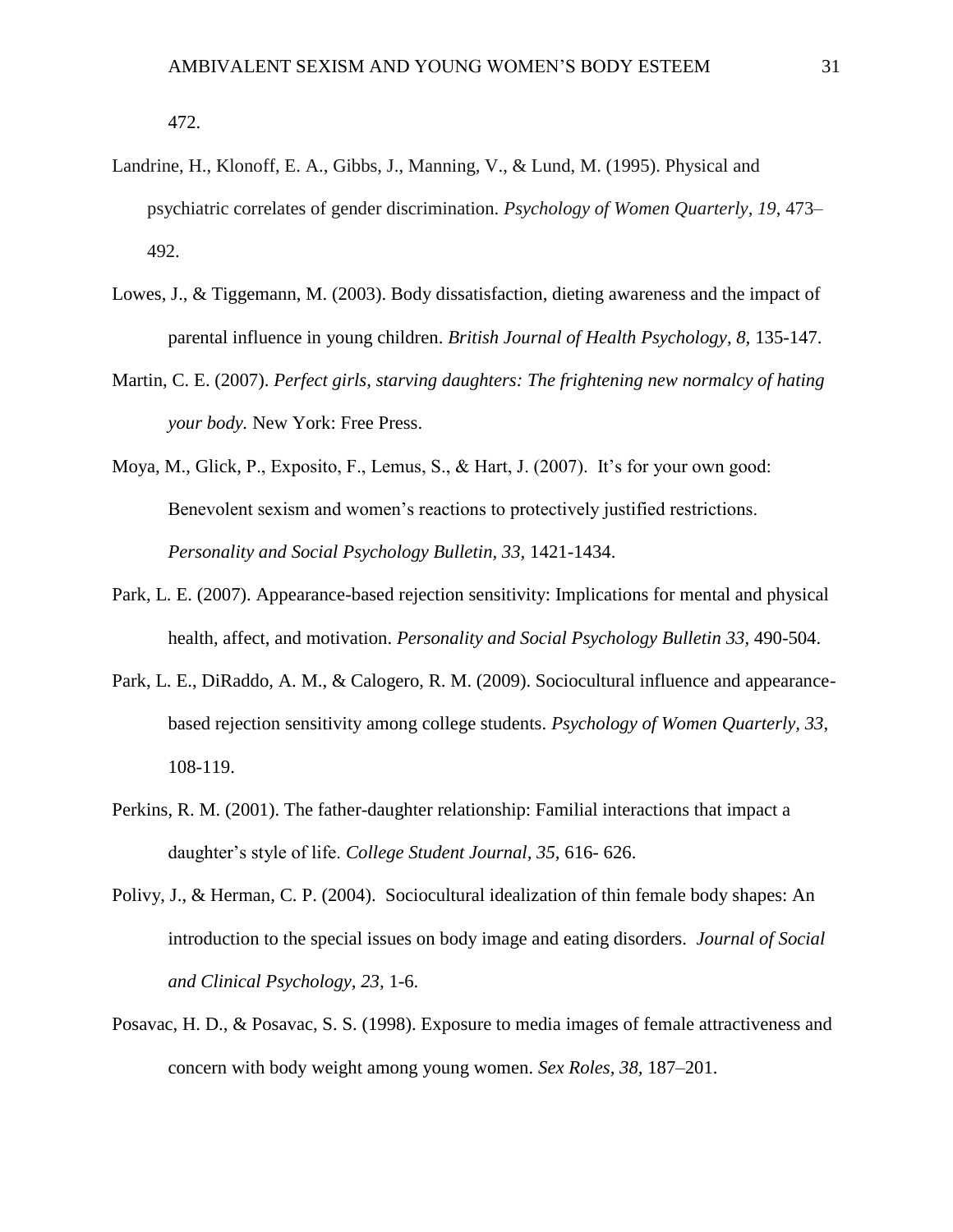- Rieder, S., & Ruderman, A. (2001). Cognitive factors associated with binge and purge eating behaviors: The interaction of body dissatisfaction and body image importance. *Cognitive Therapy and Research, 25,* 801-812.
- Shepherd, M., Erchull, M., J., Rosner, A., Taubenberger, L., Queen, E. F., & McKee, J. (2011). "I'll get that for you": The relationship between benevolent sexism and body selfperceptions. *Sex Roles, 64,* 1-8.
- Sibley, C. G., Overall, N. C., Duckitt, J., Perry, R., Milfont, T. L., Khan, S. S., Fischer, R., & Robertson, A. (2009). Your sexism predicts my sexism: Perceptions of men's (but not women's) sexism affects one's own sexism over time. *Sex Roles, 60,* 682-693.
- Smith, C. A. (2008). Women, weight, and body image. In J. C. Chrisler, C. Golden, & P. D. Rozee (Eds.). *Lectures on the psychology of women* (4th ed.). pp. 117-135. New York: McGraw-Hill.
- Steinberg, L., & Morris, A. S. (2001). Adolescent development. *Annual Review of Psychology, 52,* 83-110.
- Strahan, E. J., Wilson, A. E., Cressman, K. E., & Buote, V. M. (2006). Comparing to perfection: How cultural norms for appearance affect social comparison and self-image. *Body Image, 3*, 211-227.
- Striegel-Moore, R. H., Silberstein, L. R., & Rodin, J. (1993). The social self in bulimia nervosa: public self-consciousness, social anxiety, and perceived fraudulence. *Journal of Abnormal Psychology, 102,* 297-303.
- Swami, V., Coles, R., Wilson, E., Salem, N., Wyrozumski, K., & Furnham, A. (2010). Oppressive beliefs at play: Associations among beauty ideals and practices and individual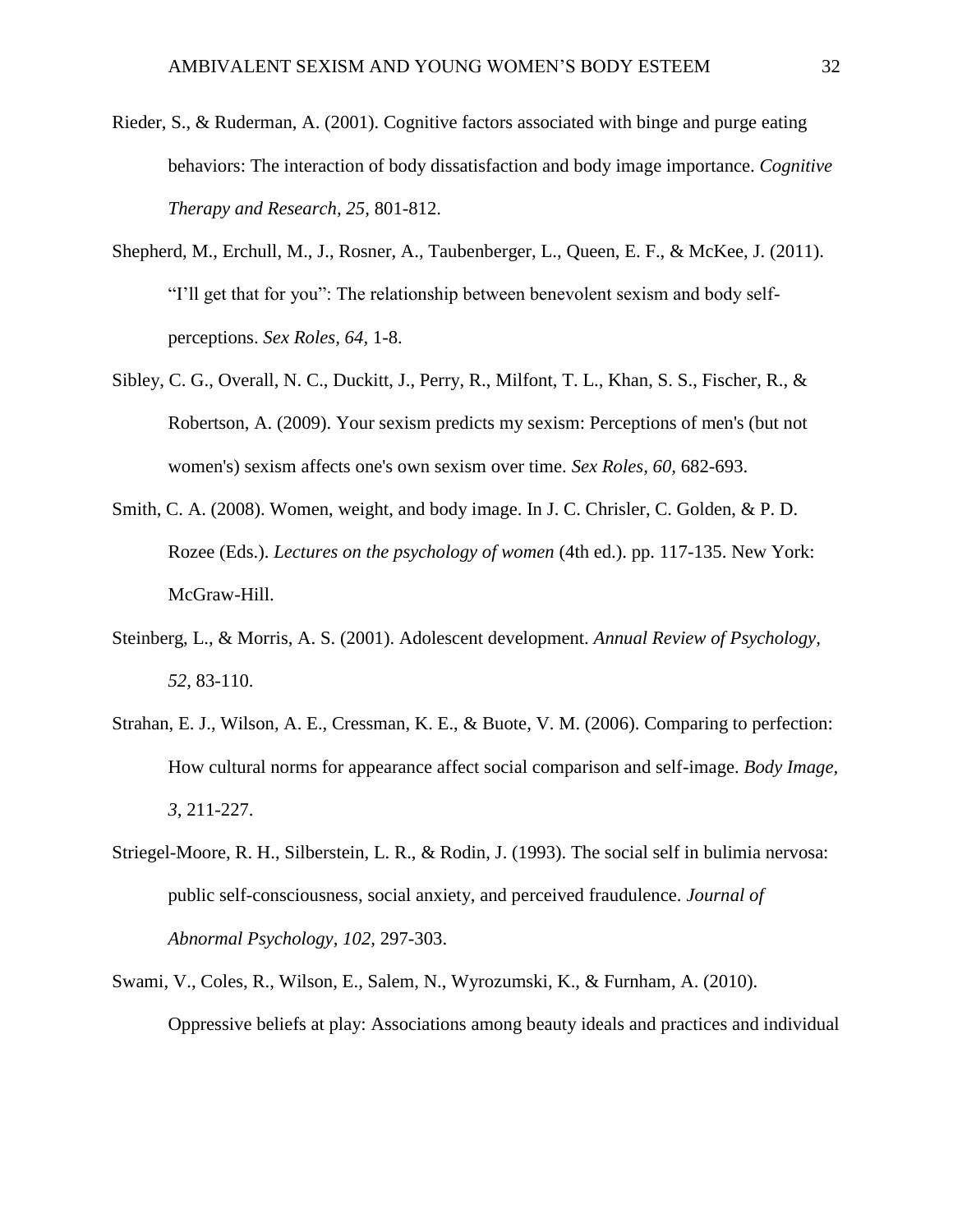differences in sexism, objectification of others, and media exposure. *Psychology of Women Quarterly, 34,* 365-379.

- Swim, J., & Hyers, L. (1999). Excuse me what did you just say?: Women's public and private response to sexist remarks. *Journal of Social and Experimental Psychology, 35,* 68-88.
- Tassava, S., & Ruderman, A.J. (1999). Application of escape theory to binge eating and suicidality in college women. *Journal of Social and Clinical Psychology, 18,* 450-466.
- Tiggemann, M. (2010). Mental health risks of self-objectification: A review of the empirical evidence for disordered eating, depressed mood, and sexual dysfunction. In R. M. Calogero, S. Tantleff-Dunn, & J. K. Thompson (Eds.), *Objectification of women: Innovative directions in research and practice.* Washington, D.C.: American Psychological Association.
- Tiggeman, M., & McGill, B. (2004). The role of social comparison in the effect of magazine advertisements on women's mood and body esteem. *Journal of Social and Clinical Psychology, 23,* 23-44.
- Viki, G. T., Abrams, D., & Hutchinson, P. (2003). The "true" romantic: Benevolent sexism and paternalistic chivalry. *Sex Roles, 49,* 533-537.
- Zucker, A. N., & Landry, L. J. (2007). Embodied discrimination: The relation of sexism to women's drinking and smoking behaviors. *Sex Roles, 56,* 193-203.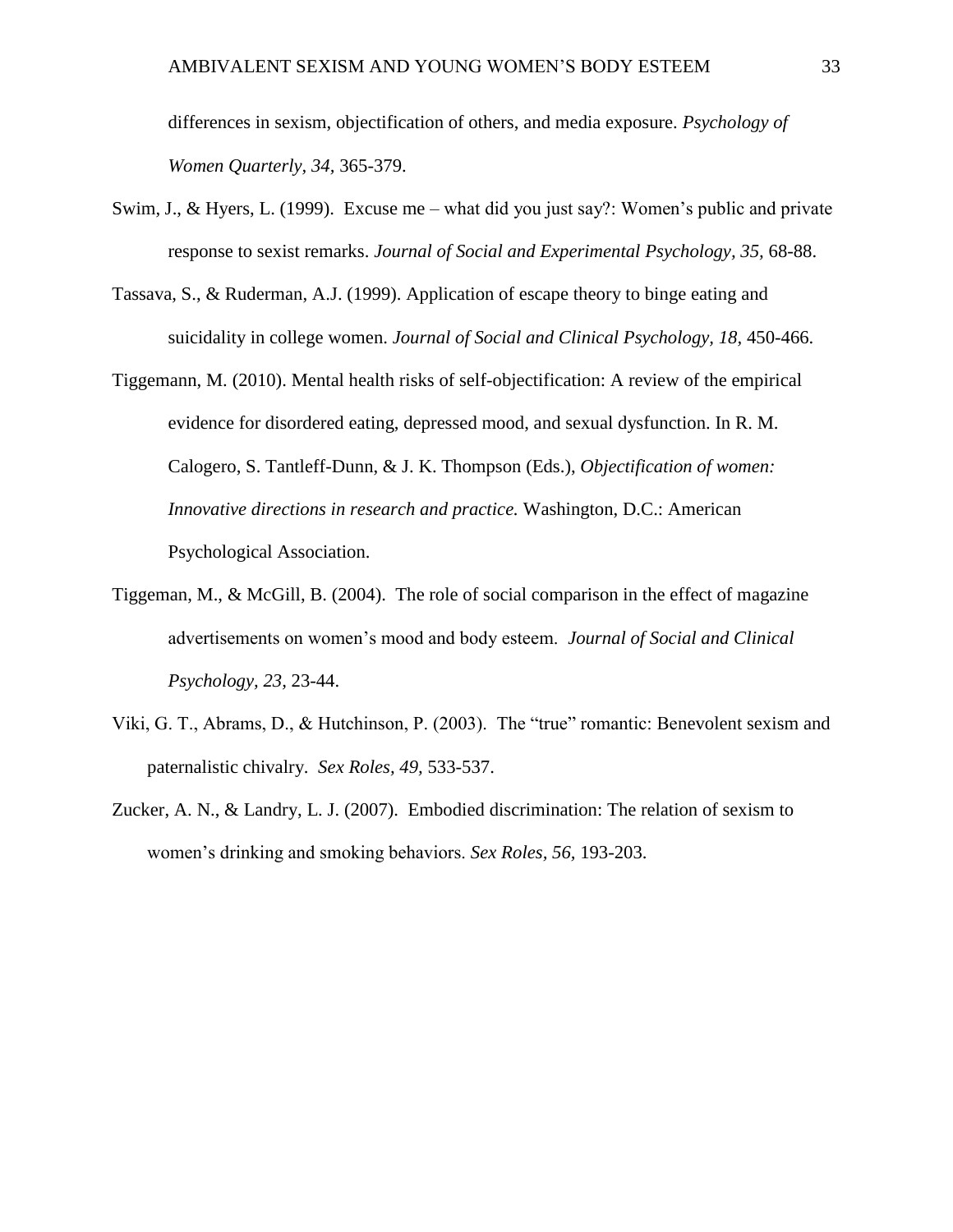| Subscale ( $N = 68$ )           | <b>Sexual Attractiveness</b> | Weight-related | Physical Condition |  |  |
|---------------------------------|------------------------------|----------------|--------------------|--|--|
| M(SD)                           | Esteem                       | Esteem         | Esteem             |  |  |
|                                 | 47.25 (6.62)                 |                | 33.21 (6.06)       |  |  |
|                                 |                              | 31.04 (8.29)   |                    |  |  |
|                                 |                              |                |                    |  |  |
| Daughter Hostile Sexism         | $-.07$                       | .15            | .06                |  |  |
| 23.79 (9.60)                    |                              |                |                    |  |  |
| Daughter Benevolent Sexism      | $-.02$                       | $-.04$         | .11                |  |  |
| 27.22 (8.58)                    |                              |                |                    |  |  |
| Mother Hostile Sexism           | $-.02$                       | .22            | .21                |  |  |
| 24.25 (7.54)                    |                              |                |                    |  |  |
| <b>Mother Benevolent Sexism</b> | .20                          | .08            | $.26*$             |  |  |
| 24.76 (9.10)                    |                              |                |                    |  |  |
| <b>Father Hostile Sexism</b>    | .02                          | $.29*$         | .05                |  |  |
| 27.91 (7.94)                    |                              |                |                    |  |  |
| <b>Father Benevolent Sexism</b> | .18                          | $.30*$         | $.30*$             |  |  |
| 31.15 (7.36)                    |                              |                |                    |  |  |

# Table 1. Sexism and Body Esteem Subscale Correlation Matrix

Note:  $*$  indicates  $p < .05$ 

l.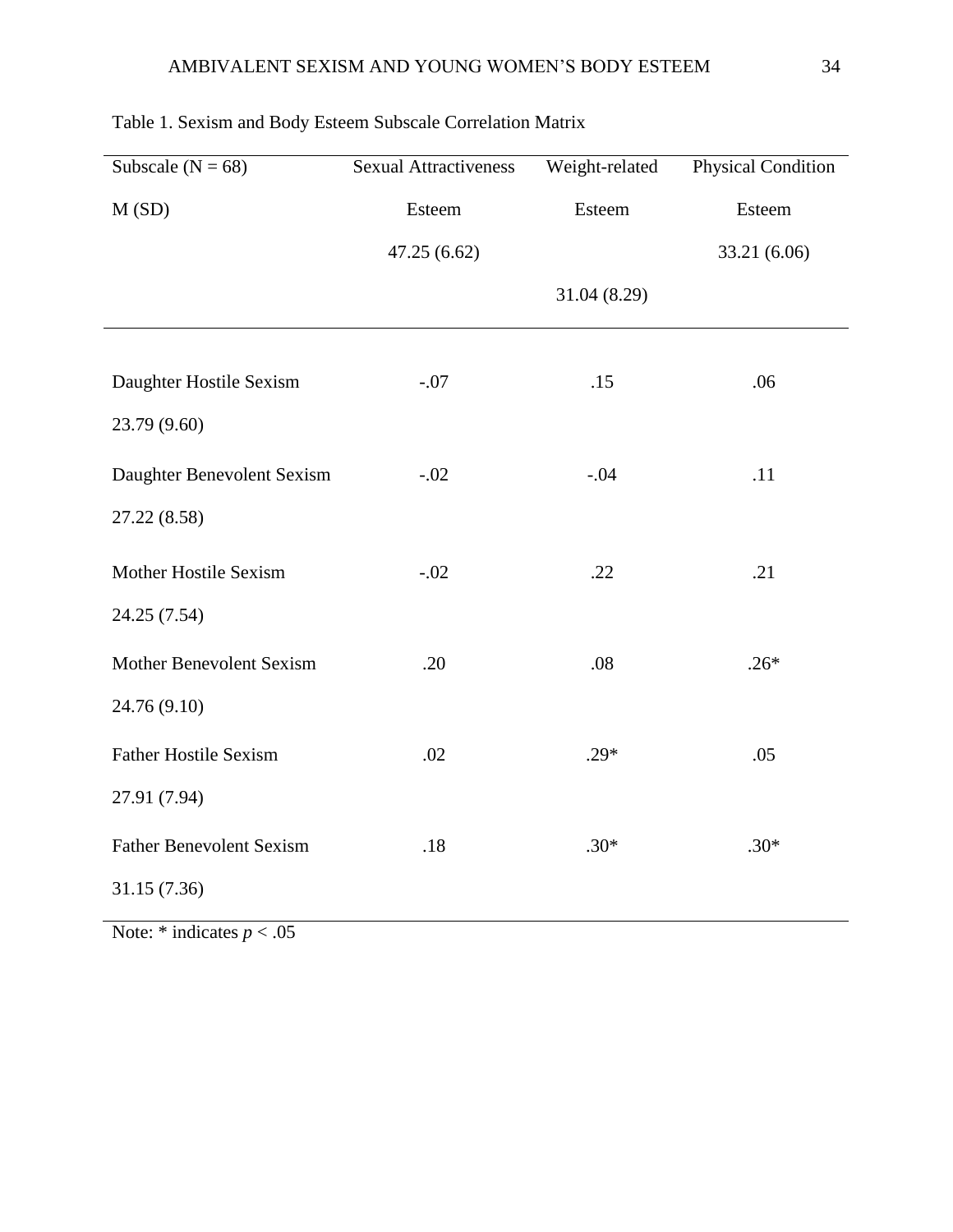| Daughters' Body Esteem              |        |                 |        |  |  |  |
|-------------------------------------|--------|-----------------|--------|--|--|--|
| Variable                            | B      | SE <sub>B</sub> | ß      |  |  |  |
| Weight-related Esteem               |        |                 |        |  |  |  |
| Daughter's Hostile Sexism           | .17    | .13             | .17    |  |  |  |
| Daughter's Benevolent Sexism        | $-.14$ | .13             | $-.13$ |  |  |  |
| Mother's Hostile Sexism             | .14    | .16             | .11    |  |  |  |
| Mother's Benevolent Sexism          | $-.02$ | .13             | $-.02$ |  |  |  |
| Father's Hostile Sexism             | .18    | .15             | .16    |  |  |  |
| Father's Benevolent Sexism          | .37    | .16             | $.30*$ |  |  |  |
| $F(6, 61) = 2.36, p = .04$          |        |                 |        |  |  |  |
| <b>Sexual Attractiveness Esteem</b> |        |                 |        |  |  |  |
| Daughter's Hostile Sexism           | .02    | .09             | .03    |  |  |  |

Daughter's Benevolent Sexism  $-.04$  .09  $-.06$ 

Mother's Hostile Sexism  $-.05$  .11  $-.07$ 

Mother's Benevolent Sexism .12 .09 .19

Father's Hostile Sexism  $-.02$  ... 10  $-.03$ 

Father's Benevolent Sexism .12 .11 .15

Daughter's Hostile Sexism .06 .11 .08

Daughter's Benevolent Sexism .03 .11 .03

 $F(6, 61) = 0.71$ , n.s.

Physical Condition Esteem

Table 2. Multiple Regressions for Parent and Daughter Ambivalent Sexism Variables Predicting Daughters' Body Esteem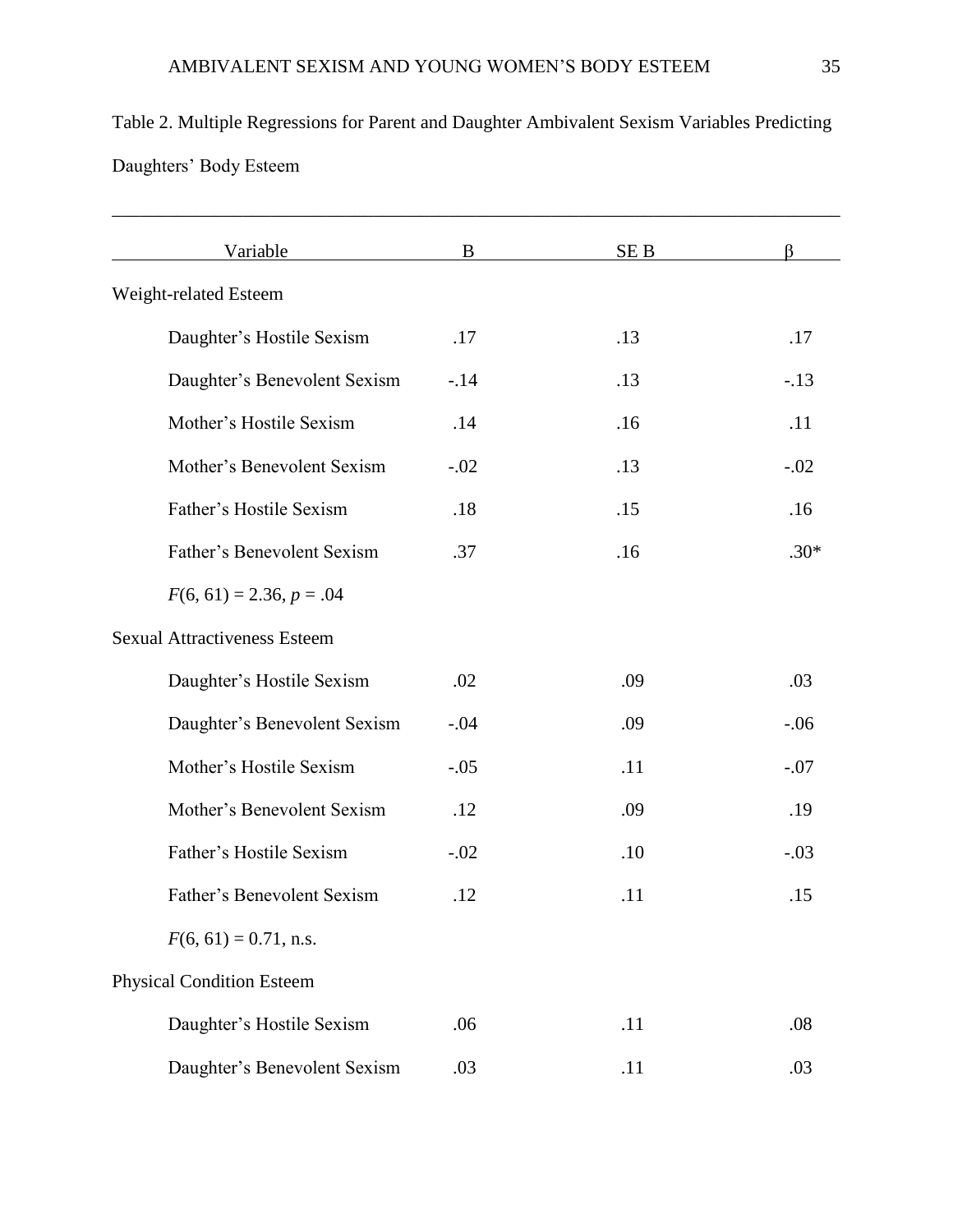| Mother's Hostile Sexism    | .16    | .13 | .16    |
|----------------------------|--------|-----|--------|
| Mother's Benevolent Sexism | .13    | .11 | .16    |
| Father's Hostile Sexism    | $-.11$ | .12 | $-.12$ |
| Father's Benevolent Sexism | .29    | .13 | $.29*$ |
| $F(6, 61) = 1.99, p = .08$ |        |     |        |
|                            |        |     |        |

*Note.*  $*$  indicates  $p < .05$